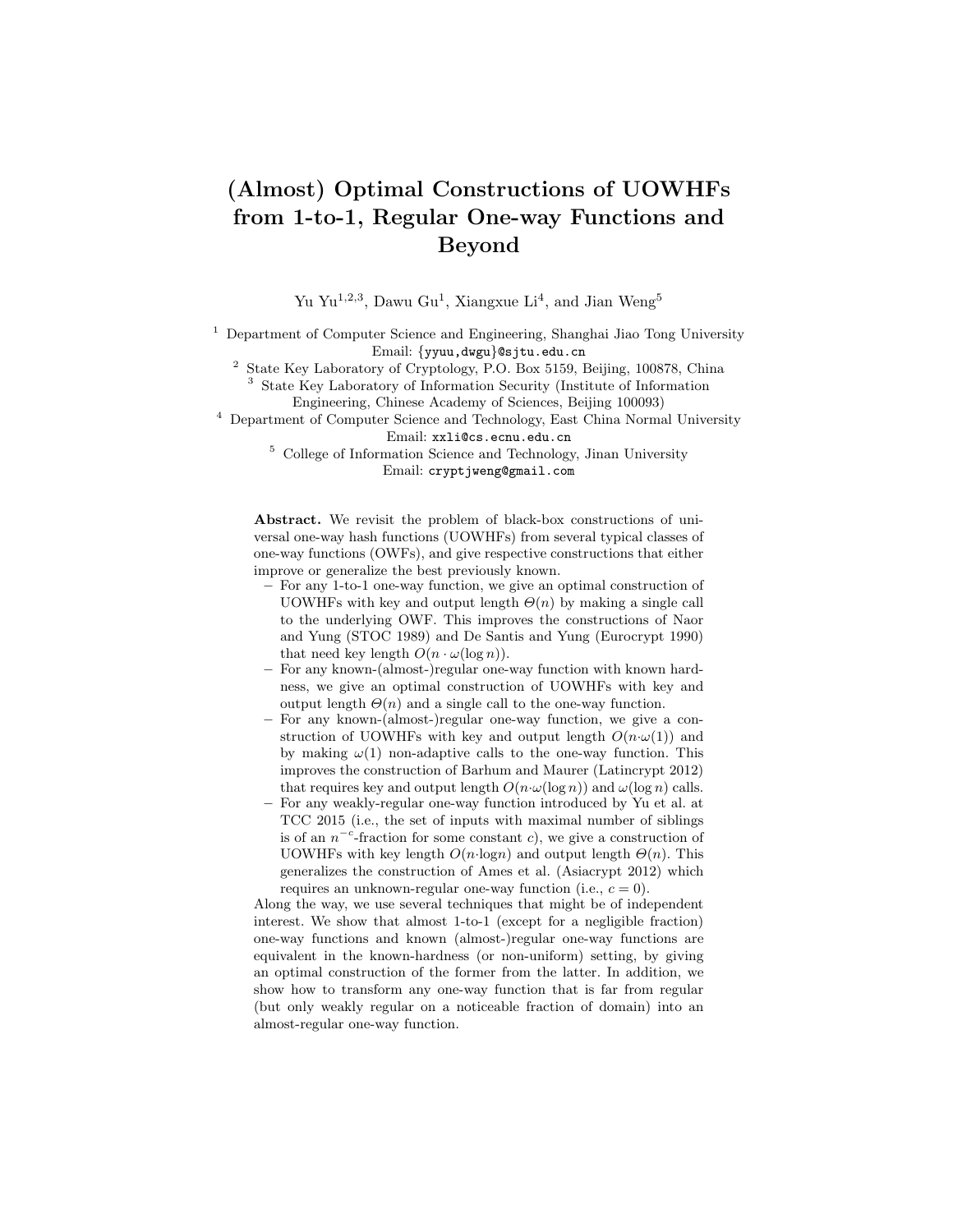# 1 Introduction

Informally, a family of compressing hash functions, denoted by  $G$ , is called uni*versal one-way*, if given a random function  $g \in \mathcal{G}$  and a random (or equivalently, any pre-fixed) input x, it is infeasible for any efficient algorithm to find any  $x' \neq x$ satisfying  $g(x) = g(x')$ . The seminal result that one-way functions (OWFs) imply universal one-way hash functions (UOWHFs) [\[17\]](#page-19-0) constitutes one of the central pieces of modern cryptography. Applications of UOWHFs include basing digital signatures [\[9\]](#page-18-0) on minimal assumptions (one-way functions), Cramer-Shoup encryption scheme [\[4\]](#page-18-1), statistically hiding commitment scheme [\[12,](#page-19-1)[13\]](#page-19-2), etc.

UOWHFs from any OWFs. The principle possibility result that UOWHFs can be based on any OWF was established by Rompel [\[17\]](#page-19-0) (with some corrections given in [\[18](#page-19-3)[,15\]](#page-19-4)). However, Rompel's construction was quite complicated and extremely unpractical. In particular, for any one-way function on  $n$ -bit inputs it requires key length  $\tilde{O}(n^{12})$  and output length  $\tilde{O}(n^{8})$ . Haitner et al. [\[11\]](#page-18-2) improved the construction via the notion of inaccessible entropy [\[13\]](#page-19-2), and reduced key and output length to  $\tilde{O}(n^7)$ . Therefore, even the best known generic UOWHF constructions (based on arbitrary OWFs) are mainly of theoretical interest and are too inefficient to be of any practical use.

UOWHFs from special OWFs. Another line of research focuses on more efficient (and nearly practical) constructions of UOWHFs from special structured OWFs. Naor and Yung gave an elegant "hash-then-truncate" construction of UOWHFs with key and output length  $\Theta(n)$  which does a single call to any oneway permutation. However, for a slightly weaker primitive, namely, 1-to-1 oneway functions, the authors of [\[16\]](#page-19-5) only gave a rather complicated construction. De Santis and Yung [\[19\]](#page-19-6) gave an improved construction from any 1-to-1 OWF  $f: \{0,1\}^n \to \{0,1\}^l$  as below:

$$
\mathcal{G}_{1-1} \stackrel{\text{def}}{=} \{ (h_{n-1}^n \circ \ldots \circ h_{l-2}^{l-1} \circ h_{l-1}^l \circ f) : \{0,1\}^n \to \{0,1\}^{n-1}, h_{i-1}^i \in \mathcal{H}_{i-1}^i, n \le i \le l \}
$$

where "∘" denotes function composition, each  $\mathcal{H}_{i-1}^i$  denotes a family of pairwiseindependent hash functions that compress *i*-bit strings into  $(i-1)$  bits. Although  $\mathcal{G}_{1-1}$  enjoys linear output length and a single function call, it requires key length  $O(\omega(\log n) \cdot n)$ . In addition, the work of [\[19\]](#page-19-6) also introduced a construction from any known-regular<sup>[7](#page-1-1)</sup> one-way function with key and output length  $O(\omega(\log^2 n) \cdot n)$ 

<span id="page-1-0"></span><sup>&</sup>lt;sup>6</sup> A straightforward calculation suggests that  $\mathcal{G}_{1-1}$  needs key length  $O(l \cdot (l - n))$ , and we know (see [Fact 1\)](#page-8-0) that every 1-to-1 one-way function implies another one-way function  $f' : \{0,1\}^{n' \in \Theta(n)} \to \{0,1\}^{n'+\omega(\log n)}$  that is 1-to-1 except on a negligible fraction of inputs, which implies that the key length of [\[16,](#page-19-5)[19\]](#page-19-6) can be pushed to  $O(\omega(\log n) \cdot n)$ .

<span id="page-1-1"></span><sup>&</sup>lt;sup>7</sup> A function f is regular if every image has the same number (say  $\alpha$ ) of preimages, and it is known- (resp., unknown-) regular if  $\alpha$  is efficiently computable (resp., inefficient to approximate). More generally (as introduced in  $[21]$ ),  $f$  is weakly unknown-regular if the fraction of x's with maximal  $|f^{-1}(f(x))|$  (which is not necessarily efficiently computable) is noticeable. We stress that here "weakly" is used to describe "regularity" (rather than "one-way-ness" as in "weakly one-way functions").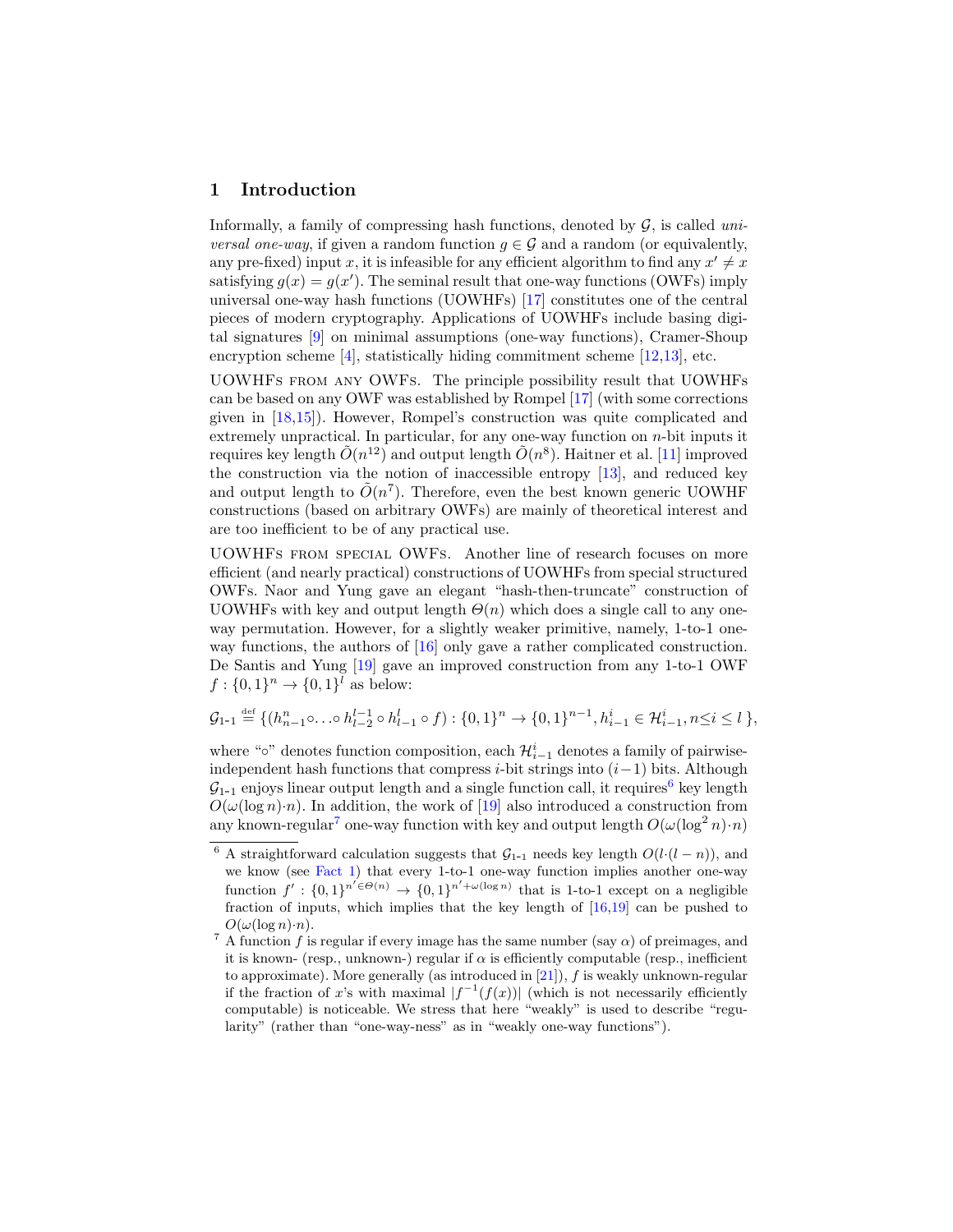and  $O(\omega(1) \cdot \log n)$  adaptive calls, which was recently improved by Barhum and Maurer [\[3\]](#page-18-3) to key and output length  $O(\omega(\log n) \cdot n)$  and  $O(\omega(1) \cdot \log n)$ non-adaptive calls. Based on unknown-regular one-way functions, Ames et al. [\[1\]](#page-18-4) presented a more general construction with output length  $\Theta(n)$ , key length  $O(\log n \cdot n)$  and  $\tilde{O}(n)$  adaptive calls. We refer to Table [1](#page-2-0) for a summary of previous constructions and a comparison to our work.

<span id="page-2-0"></span>**Table 1.** A summary of existing constructions  $[16,19,3,1]$  $[16,19,3,1]$  $[16,19,3,1]$  $[16,19,3,1]$  and our work, where KR-OWF and UR-OWF are the shorthands for known-regular and unknown-regular oneway functions respectively,  $\varepsilon$ -hard KR-OWF additionally assumes that the hardness parameter  $\varepsilon$  of KR-OWF is known, and  $n^{-c}$ -WUR-OWF is the shorthand for weakly unknown-regular one-way functions (see [Footnote 7](#page-1-1) and formally [Definition 9\)](#page-14-0).

|                      | Assumption                               | Output Length Key Length              |                                                                                        | $#$ of Calls          | Type of Call                     |
|----------------------|------------------------------------------|---------------------------------------|----------------------------------------------------------------------------------------|-----------------------|----------------------------------|
| $\vert 16 \vert$     | <b>OWP</b>                               | $\Theta(n)$                           | $\Theta(n)$                                                                            |                       | non-adaptive                     |
| [19, 16]             | $1-to-1$ OWF                             | $\Theta(n)$                           | $O(\omega(\log n) \cdot n)$                                                            |                       | non-adaptive                     |
| $[19]$               | KR-OWF                                   |                                       | $ O(\omega(\log^2 n) \cdot n) O(\omega(\log^2 n) \cdot n) O(\omega(\log n)) $ adaptive |                       |                                  |
| $\vert\vert 3 \vert$ | KR-OWF                                   | $\overline{O}(\omega(\log n)\cdot n)$ | $\overline{O(\omega(\log n)\cdot n)}$                                                  |                       | $O(\omega(\log n))$ non-adaptive |
| $[1]$                | UR-OWF                                   | $\Theta(n)$                           | $O(\log n \cdot n)$                                                                    | O(n)                  | adaptive                         |
| ours                 | $1-to-1$ OWF                             | $\Theta(n)$                           | $\Theta(n)$                                                                            |                       | non-adaptive                     |
| lours                | $\varepsilon$ -hard KR-OWF $ \Theta(n) $ |                                       | $\Theta(n)$                                                                            |                       | non-adaptive                     |
| lours                | KR-OWF                                   | $O(\omega(1)\cdot n)$                 | $O(\omega(1)\cdot n)$                                                                  | $O(\omega(1))$        | non-adaptive                     |
| ours                 | $n^{-c}$ -WUR-OWF                        | $\Theta(n)$                           | $O(\log n \cdot n)$                                                                    | $\tilde{O}(n^{2c+1})$ | adaptive                         |

SUMMARY OF OUR CONSTRUCTIONS. In this paper, we give the following con-

structions from the respective aforementioned one-way functions. The first two constructions enjoy optimal parameters simultaneously and they are (almost) security-preserving<sup>[8](#page-2-1)</sup>, the third achieves parameters that are almost optimal up to an arbitrarily small super-constant factor  $\omega(1)$  (e.g., log log log n or even less), and thus they all improve upon the respective known constructions. The fourth construction generalizes to beyond regular one-way functions (as introduced in [\[21\]](#page-19-7)) with optimal output length  $\Theta(n)$  and key length  $O(n \cdot \log n)$ .

- 1. For any 1-to-1 one-way function, we construct an optimal family of UOWHFs with key and output length  $\Theta(n)$  and a single OWF call.
- 2. For any known-regular one-way function with known hardness, we give another optimal construction of UOWHFs with key and output length  $\Theta(n)$ and a single call.
- 3. For any known-regular one-way function, we give a construction of UOWHFs with key and output length  $O(\omega(1)\cdot n)$  and  $\omega(1)$  non-adaptive calls.

<span id="page-2-1"></span><sup>8</sup> The security of the first UOWHF is essentially the same as the respective OWF, and the security of the second one is roughly a square root of its underlying OWF.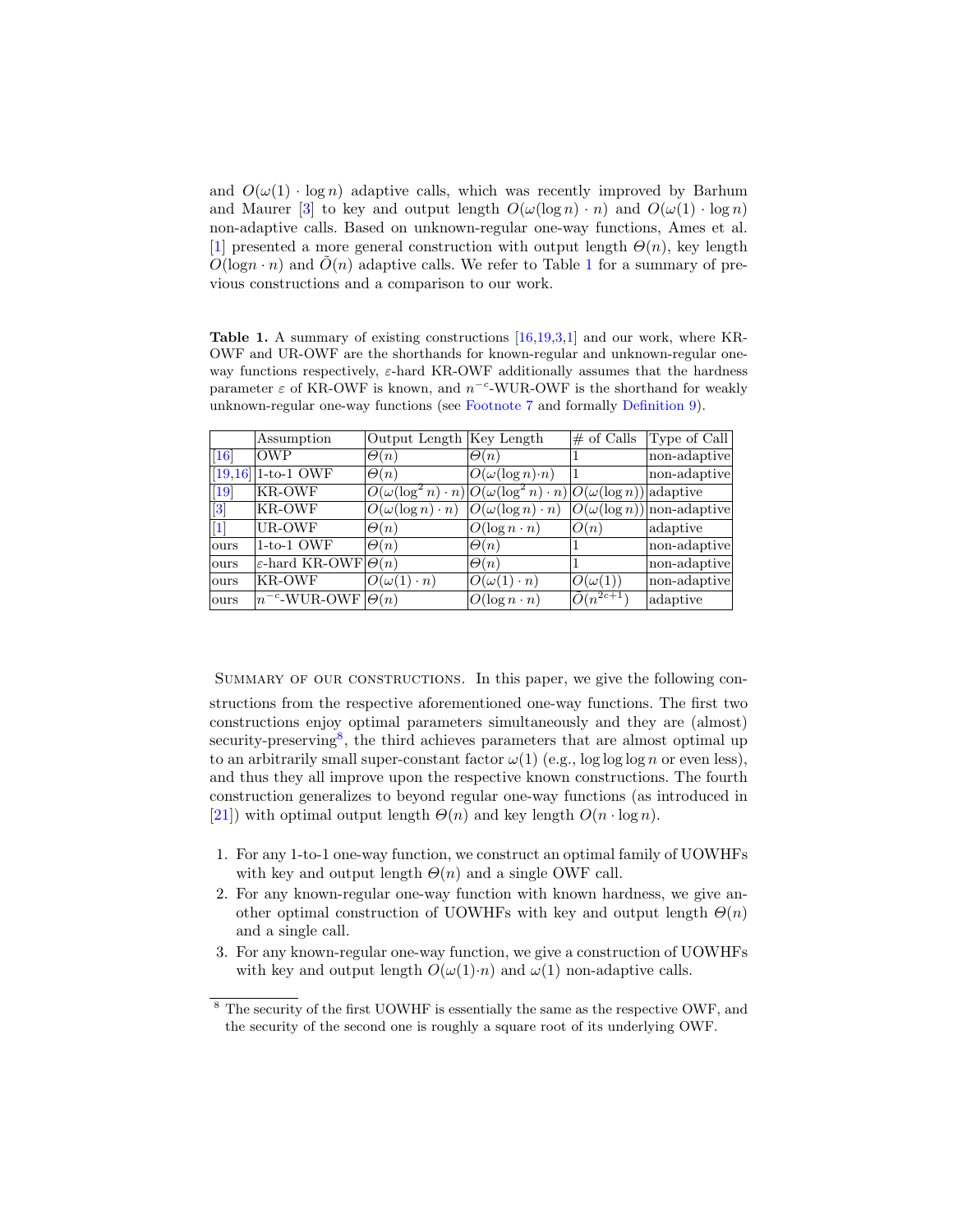4. For any one-way function f that is weakly unknown-regular on a noticeable fraction (i.e.,  $n^{-c}$  for constant c) of domain [\[21\]](#page-19-7), we give a construction of UOWHFs with key length  $O(n \cdot \log n)$  and output length  $\Theta(n)$ .

On the (a)symmetry to PRGs. Our results further exhibit the inherent "black-box duality" [\[5,](#page-18-5)[13](#page-19-2)[,11\]](#page-18-2) between UOWHFs and PRGs. Firstly, we abstract out a lemma about universal hashing (see [Lemma 1\)](#page-7-0) that is implicit in previous works [\[17,](#page-19-0)[15](#page-19-4)[,13\]](#page-19-2) and plays a dual role in UOWHF constructions to the leftover hash lemma in PRG constructions. Secondly, constructions  $#2$  and  $#3$  above match the best known results about constructions of PRGs from known-regular OWFs (see [\[22\]](#page-19-8)), namely, seed length  $O(\omega(1)\cdot n)$  or even  $\Theta(n)$  if the hardness of the underlying OWF is known. Thirdly, construction  $#4$  is symmetric to the recent PRG construction [\[21\]](#page-19-7) based on the same class of one-way functions with succinct key/seed length  $O(n \cdot \log n)$ . Finally (and perhaps more interestingly), construction  $#1$  is asymmetric to the case of PRGs, where we do not know how to construct a linear seed length PRG from an arbitrary 1-to-1 one-way function<sup>[9](#page-3-0)</sup>.

ON THE EFFICIENCY, FEASIBILITY AND LIMITS. Constructions  $#1, #2$  and #3 are practically relevant as most one-way function candidates turn out to be known-almost-regular or even 1-to-1. Goldreich, Levin and Nisan [\[8\]](#page-18-6) showed how to base almost 1-to-1 (except for a negligible fraction) one-way functions on intractable problems such as RSA and DLP, and thus construction  $#1$  enables to build optimal UOWHFs from those problems. A byproduct of construction  $#2$  is the equivalence of almost 1-to-1 one-way functions and known-(almost-)regular one-way functions in certain (known-hardness or non-uniform) settings, where we give an optimal construction of the former from the latter. Moreover, unknown regular one-way functions further reduce the knowledge required about the underlying one-way functions, and the problem of basing cryptographic primitives (PRGs, UOWHFs, etc.) on weaker assumptions is of theoretic interests. It improves our understanding about the feasibility and limits of black-box reductions. In particular, Holenstein and Sinha [\[14\]](#page-19-9), Barhum and Holenstein [\[2\]](#page-18-7) showed that  $\Omega(n/\log n)$  black-box calls to an arbitrary (including unknownregular) one-way function is necessary to construct PRGs and UOWHFs, and the lower bound is matched by explicit constructions of PRGs [\[10\]](#page-18-8) and UOWHFs [\[1\]](#page-18-4) respectively. The recent work of [\[21\]](#page-19-7) carried on this line of research even further by considering a more general class of one-way functions (which they call weakly unknown-regular one-way functions), namely, the underlying one-way function can have an arbitrary structure as long as the set of  $x$  with maximal number of siblings (i.e., x and x' are siblings of each other if  $f(x) = f(x')$ ) is of noticeable fraction. The authors of [\[21\]](#page-19-7) gave a construction of PRG with seed

<span id="page-3-0"></span><sup>&</sup>lt;sup>9</sup> Given a 1-to-1 one-way function f, one might think of getting a PRG by hashing  $f(U_n)$  into  $n-s$  bits concatenated with  $s+1$  hard-core bits of f, where  $s \in \omega(\log n)$ is the necessary entropy loss due to the leftover hash lemma. This is in general not possible without knowing the exact hardness of the underlying  $f$ . See more discussions and the relaxed solutions to this problem by Goldreich [\[6,](#page-18-9) Section 3.5.1.3].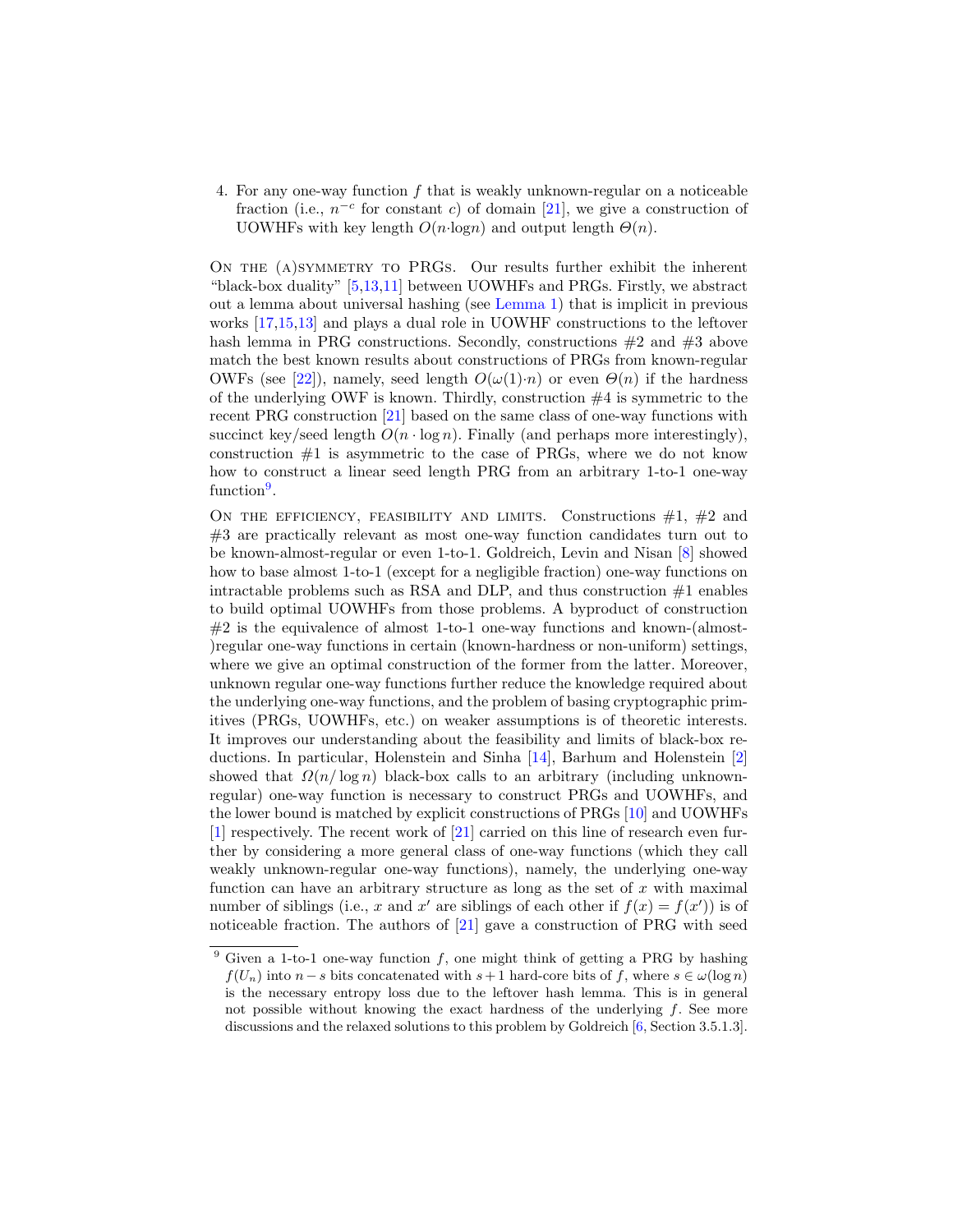length  $O(n \cdot \log n)$  from weakly unknown-regular OWFs. However, their analysis is quite ad-hoc (see [Remark 2\)](#page-15-0), and doesn't seem to generalize to UOWHFs. As an intermediate step of construction  $#4$ , we prove that "iterating such a one-way function (weakly regular on only a noticeable fraction) polynomially many times yields a one-way function that is almost-regular on an overwhelming fraction" and thus unify the approach to the two dual objects (i.e., PRGs and UOWHFs).

The roadmap. We outline below the steps to build UOWHFs from the respective one-way function  $f: \{0,1\}^n \to \{0,1\}^l$  introduced above. We note that the following assumptions (about output length) can be made without loss of generality:  $l \in O(n)$  for 1-to-1 one-way functions and length-preserving-ness (i.e.,  $l = n$ ) for arbitrary one-way functions. More specifically, any 1-to-1 one-way function  $f: \{0,1\}^n \to \{0,1\}^l$  implies a one-way function  $f' : \{0,1\}^{n' \in \Theta(n)} \to$  ${0,1\}^{l' \in \Theta(n)}$  that is 1-to-1 except for a negligible fraction. Any one-way function f with  $\alpha \leq |f^{-1}(y)| \leq \alpha \cdot \beta$  implies another length-preserving one-way function  $f': \{0,1\}^{n' \in \Theta(n)} \to \{0,1\}^{n'}$  with  $\alpha' \leq |f'^{-1}(y)| \leq \alpha' \cdot \beta$  except for a negligible fraction, where the size of range  $\beta$  is preserved, and  $\alpha'$  is efficiently computable if  $\alpha$  is. We refer to [\[20\]](#page-19-10) for a full proof.

BASED ON 1-TO-1 OWFS. We adapt Naor-Yung's elegant "hash-then-truncate" approach (for one-way permutation) to any 1-to-1 one-way function:

$$
\mathcal{G}_1 \stackrel{\text{def}}{=} \{ (\text{trunc } \circ h \circ f) : \{0,1\}^n \to \{0,1\}^{n-s} , h \in \mathcal{H} \},
$$

where H is a family of universal hash permutations on l bits, and trunc :  $\{0,1\}^l \rightarrow$  $\{0,1\}^{n-s}$  is a truncating function that outputs the first  $n-s$  bits of input. We show that if f is a  $(t,\varepsilon)$ - 1-to-1 OWF then the resulting  $\mathcal{G}_1$  is a  $(t - n^{O(1)},$  $2^{s+1} \cdot \varepsilon$ )-UOWHF family with key and output length  $\Theta(n)$  and shrinkage s (see [Definition 3](#page-6-0) and [Definition 7](#page-7-1) for formal definitions). The construction enjoys optimal parameters and somewhat counter-intuitively the security bound drops only by factor  $2^s$  (which is optimal by [\[5\]](#page-18-5)) rather than by  $2^{l-n+s}$  (i.e., exponential in the number of bits truncated which would render the construction useless). We refer to the proof of [Theorem 1](#page-9-0) and [Remark 1](#page-8-1) for more technical details and further discussions.

BASED ON KNOWN-(ALMOST-)REGULAR  $\varepsilon$ -HARD OWFS. Given an almost-regular f (see [Definition 6\)](#page-7-2) which is known to be  $(t,\varepsilon)$ -one-way for some efficiently computable  $\varepsilon$ , we define the following function family

$$
\mathcal{G}_2 \stackrel{\text{def}}{=} \{ g : \{0, 1\}^n \to \{0, 1\}^{n-s}, g(x) = (\text{trunc}(h(f(x))), h_1(x)), h \in \mathcal{H}, h_1 \in \mathcal{H}_1 \}
$$

where  $H$  is a family of universal hash permutations, and let  $H_1$  and trunc be a family of universal hash functions and the truncating function (both with appropriate output sizes) respectively. We show that  $\mathcal{G}_2$  is a UOWHF family with key and output length  $\Theta(n)$  and shrinkage s. The rationale is that for any  $10$  $x \neq x'$  colliding on  $g \in \mathcal{G}_2$  it either satisfies " $f(x) = f(x') \wedge h_1(x) = h_1(x')$ " or

<span id="page-4-0"></span><sup>&</sup>lt;sup>10</sup> More precisely, x is sampled at random and x' can be any distinct value (i.e.,  $x' \neq x$ ) efficiently computable from  $x$  and  $q$ .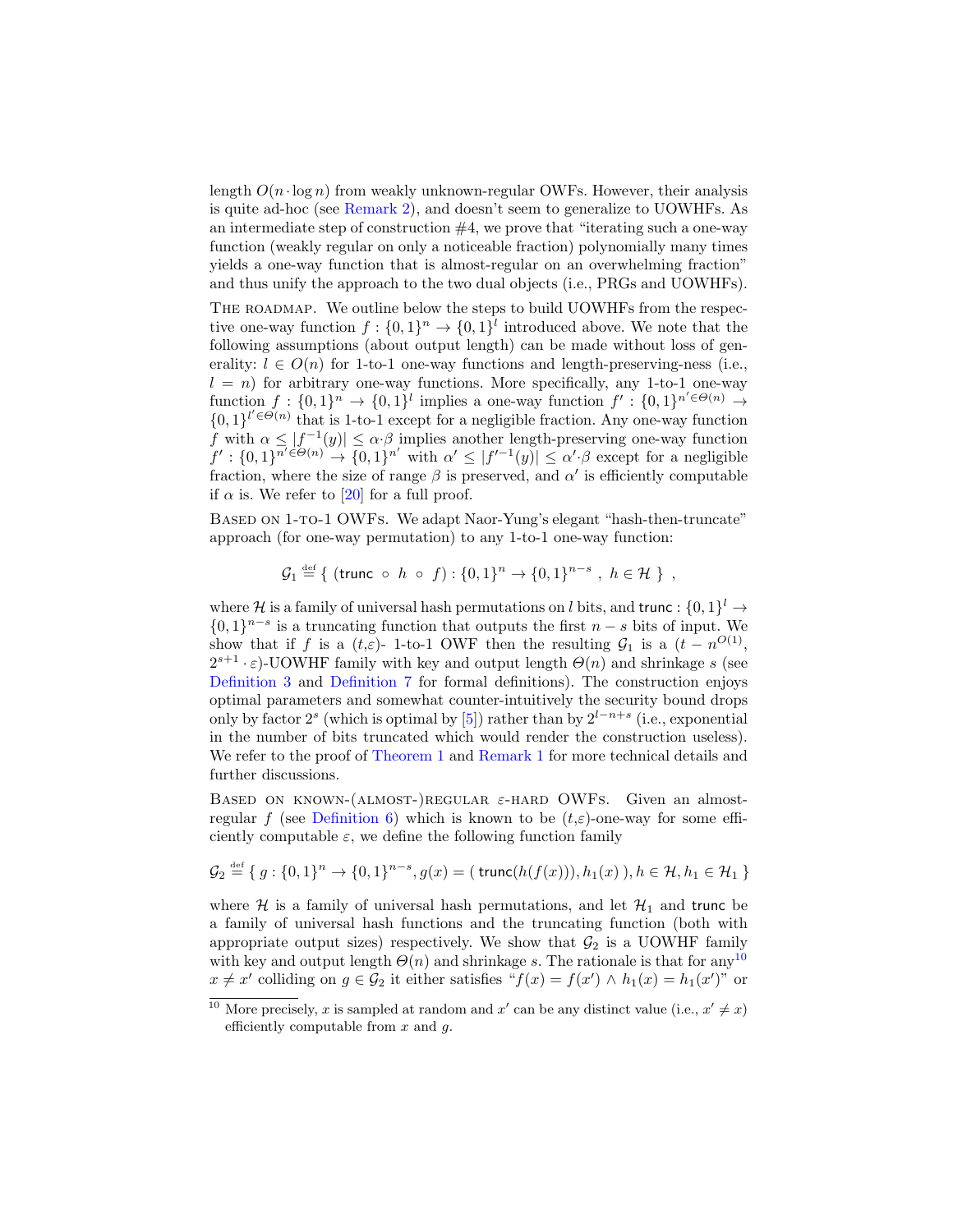" $f(x) \neq f(x') \land \text{trunc}(h(f(x))) = \text{trunc}(h(f(x')))$ ". The former is unconditionally bounded by universal hashing, and the latter is computationally bounded (and reducible to the one-way-ness of  $f$ ). Interestingly, by abstracting out function  $f'(x, h_1) \stackrel{\text{def}}{=} (f(x), h_1(x), h_1)$  from the above construction, we further show that  $f'$  is a one-way function that is 1-to-1 except for a negligible fraction. We refer to [Theorem 2,](#page-11-0) [Lemma 2](#page-11-1) and [Theorem 3](#page-12-0) for the details.

BASED ON KNOWN-(ALMOST-)REGULAR OWFS. Next, we consider any known-(almost)-regular OWF f whose hardness parameter is  $\varepsilon$  unknown (i.e.,  $\varepsilon$  is negligible but may not be efficiently computable). In this case, we run  $q$  independent copies of  $f$ , and we get a construction by making  $q$  non-adaptive calls with shrinkage q log n, key and output length  $O(q \cdot n)$ , where  $q \in \omega(1)$  can be any efficiently computable super-constant. The parallel repetition technique was also used in similar contexts (e.g., the construction of PRG from any known regular OWF [\[22\]](#page-19-8)). We refer to [Theorem 4](#page-13-0) for the detailed construction and proof.

Based on a more general class of OWFs. We show iterating the class of one-way functions introduced in [\[21\]](#page-19-7) sufficiently many times yields a one-way function  $f'$  that is almost-regular, and thus plugging this  $f'$  into the construction of Ames et al. [\[1\]](#page-18-4) yields a construction of UOWHFs with output length  $\Theta(n)$  and key length  $O(n \cdot \log n)$ .

# 2 Preliminaries

NOTATIONS AND DEFINITIONS. We use [n] to denote set  $\{1, \ldots, n\}$ . We use capital letters (e.g.,  $X$ ,  $Y$ ) for random variables, standard letters (e.g.,  $x$ ,  $y$ ) for values, and calligraphic letters (e.g.  $\mathcal{X}, \mathcal{Y}$ ) for sets. The support of a random variable X, denoted by  $\mathsf{Supp}(X)$ , refers to the set of values on which X takes with non-zero probability, i.e.,  $\{x : \Pr[X = x] > 0\}$ . For a binary string  $x = x_1 \dots x_n$ , denote by  $x_{[t]}$  the first t bits of x, i.e.,  $x_1 \ldots x_t$ .  $x||y$  refers the concatenation of x and y. We denote by trunc :  $\{0,1\}^n \rightarrow \{0,1\}^t$  a truncating function that outputs the first t bits of input, i.e.,  $\text{trunc}(x) = x_{[t]}$ .  $|S|$  denotes the cardinality of set S. For function  $f: \{0,1\}^n \to \{0,1\}^{l(n)}$ , we use shorthand  $f(\{0,1\}^n) \stackrel{\text{def}}{=}$  ${f(x) : x \in {0,1}<sup>n</sup>},$  and denote by  $f<sup>-1</sup>(y)$  the set of y's preimages under f, i.e.,  $f^{-1}(y) \stackrel{\text{def}}{=} \{x : f(x) = y\}$ . We say f is length-preserving if  $l(n) = n$ . We use  $s \leftarrow S$  to denote sampling an element s according to distribution S, and let  $s \stackrel{\$}{\leftarrow} S$  denote sampling s uniformly from set  $S$ , and  $y := f(x)$  denote value assignment. We use  $U_n$  and  $U_{\mathcal{X}}$  to denote uniform distributions over  $\{0,1\}^n$  and X respectively, and let  $f(U_n)$  be the distribution induced by applying function f to  $U_n$ . For probabilistic algorithm A, we use  $A(x; r)$  to denote the output of A on input x and internal coin r. The min-entropy and max-entropy (see, e.g., [\[13\]](#page-19-2)) of a random variable X, denoted by  $\mathbf{H}_{\infty}(X)$  and  $\mathbf{H}_{0}(X)$  respectively, are defined as:

$$
\mathbf{H}_\infty(X) \,\, \stackrel{\text{\tiny def}}{=} \,\, \log \,\, \min_{x \in \mathsf{Supp}(X)} \frac{1}{\Pr[X = x]} \,\, ; \ \ \, \mathbf{H}_0(X) \,\, \stackrel{\text{\tiny def}}{=} \,\, \log |\mathsf{Supp}(X)| \,\, .
$$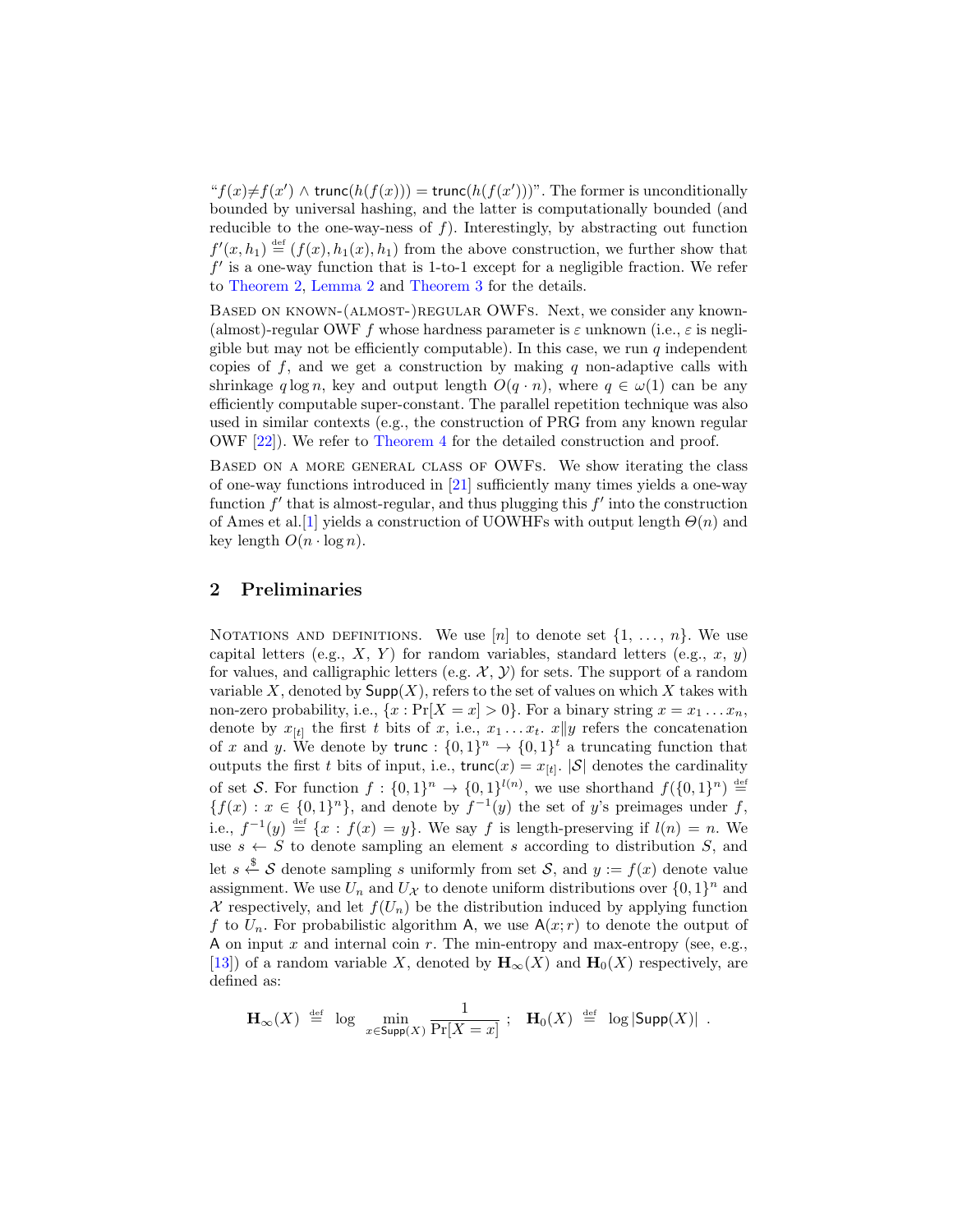We use ' $+/-$ ' and '·' for addition/subtraction and multiplication between field elements respectively. The zero element of any finite field is denoted by 0.

COLLISION PROBABILITY. We use  $\mathsf{CP}(X)$  to denote the collision probability of X, i.e.,  $\mathsf{CP}(X) \stackrel{\text{def}}{=} \sum_x \Pr[X = x]^2$ , and denote by  $\mathsf{CP}(X|Z)$  the average collision probability of  $X$  conditioned on another (possibly correlated) random variable Z by

$$
\mathsf{CP}(X|Z) \stackrel{\text{def}}{=} \mathbb{E}_{z \leftarrow Z} \left[ \sum_{x} \Pr[X = x | Z = z]^2 \right] .
$$

SIMPLIFYING NOTATIONS. Parameters (e.g.,  $\varepsilon$ , r) are said to be known if they are polynomial-time computable from the security parameter  $n$ . By notation  $f: \{0,1\}^n \rightarrow \{0,1\}^l$  we refer to the ensemble of functions  $\{f: \{0,1\}^n \rightarrow$  $\{0,1\}^{l(n)}\}_{n\in\mathbb{N}}$ . As slight abuse of notion, poly might be referring to the set of all polynomials or a certain polynomial, and  $h$  might be either a function or its description which will be clear from context. For example, in  $h(y) = h \cdot y$  the first h denotes a function, the second h refers to a string (a finite field element) that describes the function (i.e., multiplying  $y$  by  $h$ ).

Definition 1 ( $\rho$ -almost universal hashing). A family of functions  $\mathcal{H} = \{h :$  $\{0,1\}^l \rightarrow \{0,1\}^l$  is p-almost universal if for any distinct  $x_1, x_2 \in \{0,1\}^l$ , it holds that

$$
\Pr_{h \stackrel{\$}{\leftarrow} \mathcal{H}} [h(x_1) = h(x_2)] \le \rho .
$$

In the special case  $\rho = 2^{-t}$ , we say that H is universal.

Definition 2 (pairwise independent hashing). A family of functions  $\mathcal{H} =$  $\{h: \{0,1\}^l \to \{0,1\}^t\}$  is pairwise independent if any distinct  $x_1, x_2 \in \{0,1\}^l$ and any  $v_1, v_2 \in \{0, 1\}^t$  it holds that  $Pr_{h \xleftarrow{\$} \mathcal{H}}[h(x_1) = v_1 \wedge h(x_2) = v_2] = 2^{-2t}$ .

<span id="page-6-0"></span>**Definition 3 (one-way functions).** A sequence of functions  $\{f : \{0,1\}^n \to \emptyset\}$  $\{0,1\}^{l(n)}\}_{n\in\mathbb{N}}$  is  $(t(n),\varepsilon(n))$ -one-way if f is polynomial-time computable and for any probabilistic algorithm A of running time  $t(n)$ 

$$
\Pr_{x \stackrel{\$}{\leftarrow} \{0,1\}^n} [\mathsf{A}(1^n, f(x)) \in f^{-1}(f(x))] \leq \varepsilon(n).
$$

Hereafter we use simplified notation  $f: \{0,1\}^n \rightarrow \{0,1\}^{l(n)}$  for the above oneway function, where  $t(\cdot)$  and  $1/\varepsilon(\cdot)$  are super-polynomial.

Definition 4 (a family of one-way functions). A sequence of function family  $\mathcal{F} = {\{\mathcal{F}_n\}}_{n \in \mathbb{N}}$ , where  $\mathcal{F}_n = {\{f_u : {\{0,1\}}^n \to {\{0,1\}}^{l(n)}, u \in {\{0,1\}}^{q(n)}\}},$  is  $(t(n), \varepsilon(n))$ -one-way if for any  $n \in \mathbb{N}$ ,  $u \in \{0, 1\}^{q(n)}$  and  $x \in \{0, 1\}^n$ , the value  $f_u(x)$  can be computed in polynomial time, and for any probabilistic algorithm A of running time  $t(n)$ , we have that

$$
\Pr[\mathsf{A}(1^n, u, f_u(x)) \in f_u^{-1}(f_u(x))] \leq \varepsilon(n) \quad .
$$
  
 $x \xleftarrow{\$} \{0,1\}^{n}; \ u \xleftarrow{\$} \{0,1\}^{q(n)}$ 

We use shorthands  $\mathcal{F} = \{f_u : \{0,1\}^n \to \{0,1\}^{l(n)}, u \in \{0,1\}^{q(n)}\}$  for  $\{\mathcal{F}_n\}_{n \in \mathbb{N}}$ .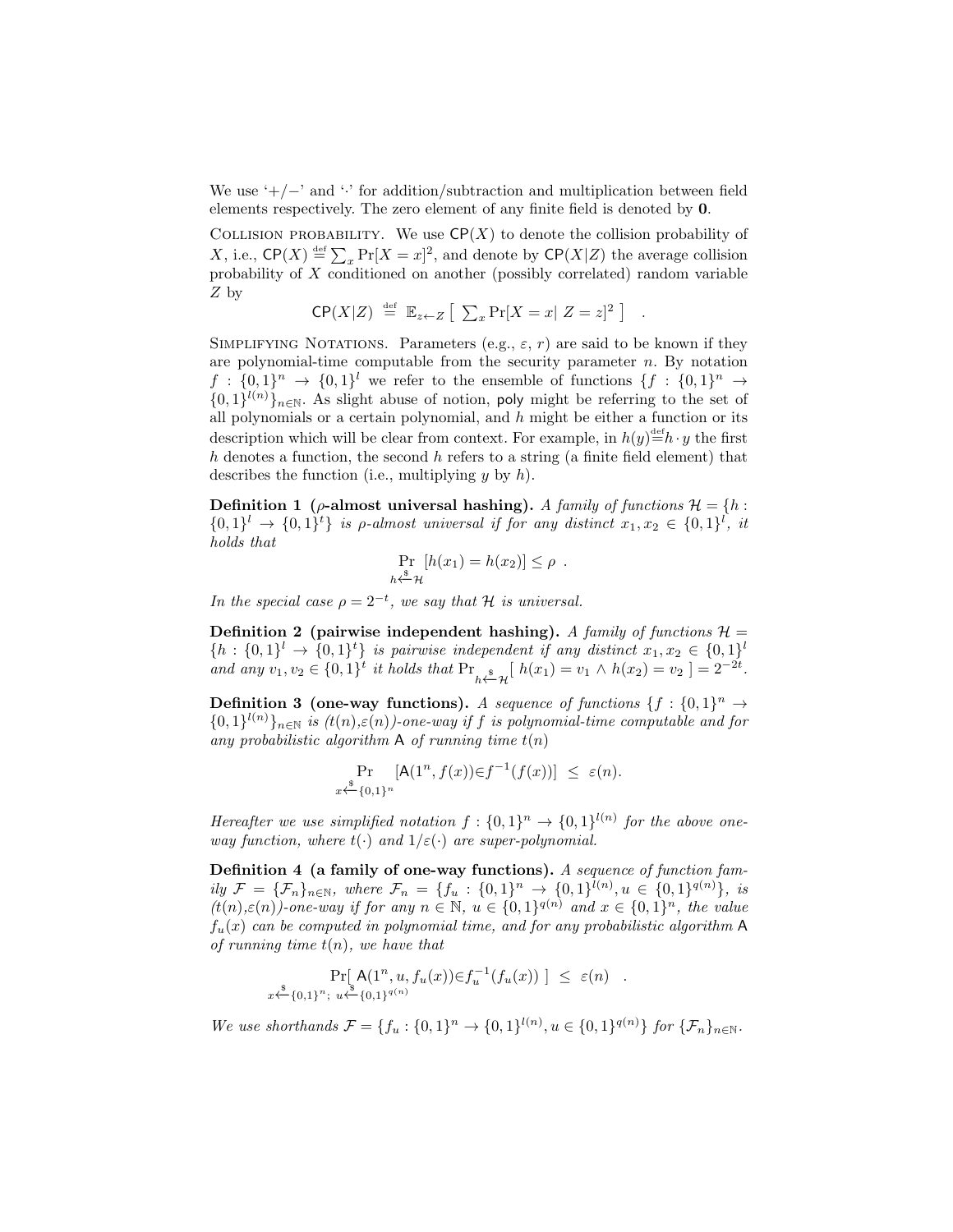**Definition 5** (almost 1-to-1 functions). A function  $f: \{0,1\}^n \rightarrow \{0,1\}^{l(n)}$ is  $\varepsilon(n)$ -almost 1-to-1 if there exists a negligible function  $\varepsilon(n)$ , such that for every  $n \in \mathbb{N}$  we have

$$
\Pr_{x \xleftarrow{\$} \{0,1\}^n} [\exists x' : x' \neq x \land f(x) = f(x') \leq \varepsilon(n).
$$

In particular, f is 1-to-1 if  $\varepsilon(n) \equiv 0$ .

<span id="page-7-2"></span>Definition 6 (almost regular functions). For integer functions  $\alpha = \alpha(n)$ and  $\beta = \beta(n)$ , a function  $f: \{0,1\}^n \to \{0,1\}^{l(n)}$  is  $\alpha$ -regular if for every  $n \in \mathbb{N}$ and  $x \in \{0,1\}^n$  we have

$$
|f^{-1}(f(x))| = \alpha.
$$

f is  $(\alpha, \alpha \cdot \beta)$ -almost regular if for every  $n \in \mathbb{N}$  and  $x \in \{0,1\}^n$  we have

 $\alpha \leq |f^{-1}(f(x))| \leq \alpha \cdot \beta.$ 

In particular, f is known-(almost)-regular if  $\alpha$  is polynomial-time computable, or otherwise it is called unknown-(almost)-regular. Standard "almost-regularity" for a  $(t, \varepsilon)$ -one-way function f refers to that f is  $(\alpha, \alpha, \beta)$ -almost-regular for  $\beta = \text{poly}(n)$  or at most  $\beta = (1/\varepsilon)^{\Theta(1)}$  for certain small constant  $0 < \Theta(1) < 1$ .

<span id="page-7-1"></span>**Definition 7 (UOWHFs [\[16\]](#page-19-5)).** A sequence of function family  $\mathcal{G} = {\mathcal{G}_n}_{n \in \mathbb{N}}$ ,  $where \mathcal{G}_n = \{g_u : \{0,1\}^{\ell(n)} \to \{0,1\}^{\ell(n)-s(n)}, u \in \{0,1\}^{q(n)}, \ell \in \text{poly}\}, is a family$ of  $(t(n), \varepsilon(n))$ -universal one-way hash functions if for every  $n \in \mathbb{N}$ ,  $u \in \{0, 1\}^{q(n)}$ and  $x \in \{0,1\}^{\ell(n)}$ , the value  $g_u(x)$  can be computed in polynomial time, and for every probabilistic algorithm  $A$  of running time  $t(n)$ , it holds that

$$
\Pr[x \neq x' \land g_u(x) = g_u(x')] \leq \varepsilon(n) \quad .
$$
  
 $x \stackrel{\$}{\leftarrow} \{0,1\}^{\ell(n)}; u \stackrel{\$}{\leftarrow} \{0,1\}^{\ell(n)}; x' \leftarrow A(1^n, x, u)$ 

The difference between input and output lengths  $(i.e., s(n))$  is called **shrinkage**. For succinctness, hereafter we will use shorthand  $\mathcal{G} = \{g_u : \{0,1\}^{\ell} \to \{0,1\}^{\ell-s},\}$  $u \in \{0,1\}^q\}$  for  $\{\mathcal{G}_n\}_{n \in \mathbb{N}}$  defined above.

## 3 UOWHFs from 1-to-1 One-way Functions

#### 3.1 A Technical Lemma and Its Applications

We state below a folklore lemma about universal hashing which is symmetric to the leftover hash lemma.

<span id="page-7-0"></span>Lemma 1 (The injective hash lemma  $[20]$ ). For any integers a, d, k and l satisfying a $\leq l$ , let Y be any random variable over  $\{0,1\}^l$  with  $\mathbf{H}_0(Y) \leq a$ , and let  $\mathcal{H} \stackrel{\text{\tiny def}}{=} \{h : \{0,1\}^l \to \{0,1\}^{a+d}\}\$ be a family of  $(k \cdot 2^{-(a+d)})$ -almost universal hash functions. Then, we have that

$$
\Pr_{y \leftarrow Y, h \xleftarrow{\$} \mathcal{H}} [\exists \tilde{y} \in \mathsf{Supp}(Y) : \tilde{y} \neq y \land h(\tilde{y}) = h(y)] \leq k \cdot 2^{-d}
$$

.

Recall that  $k = 1$  corresponds to the special case that  $H$  is universal.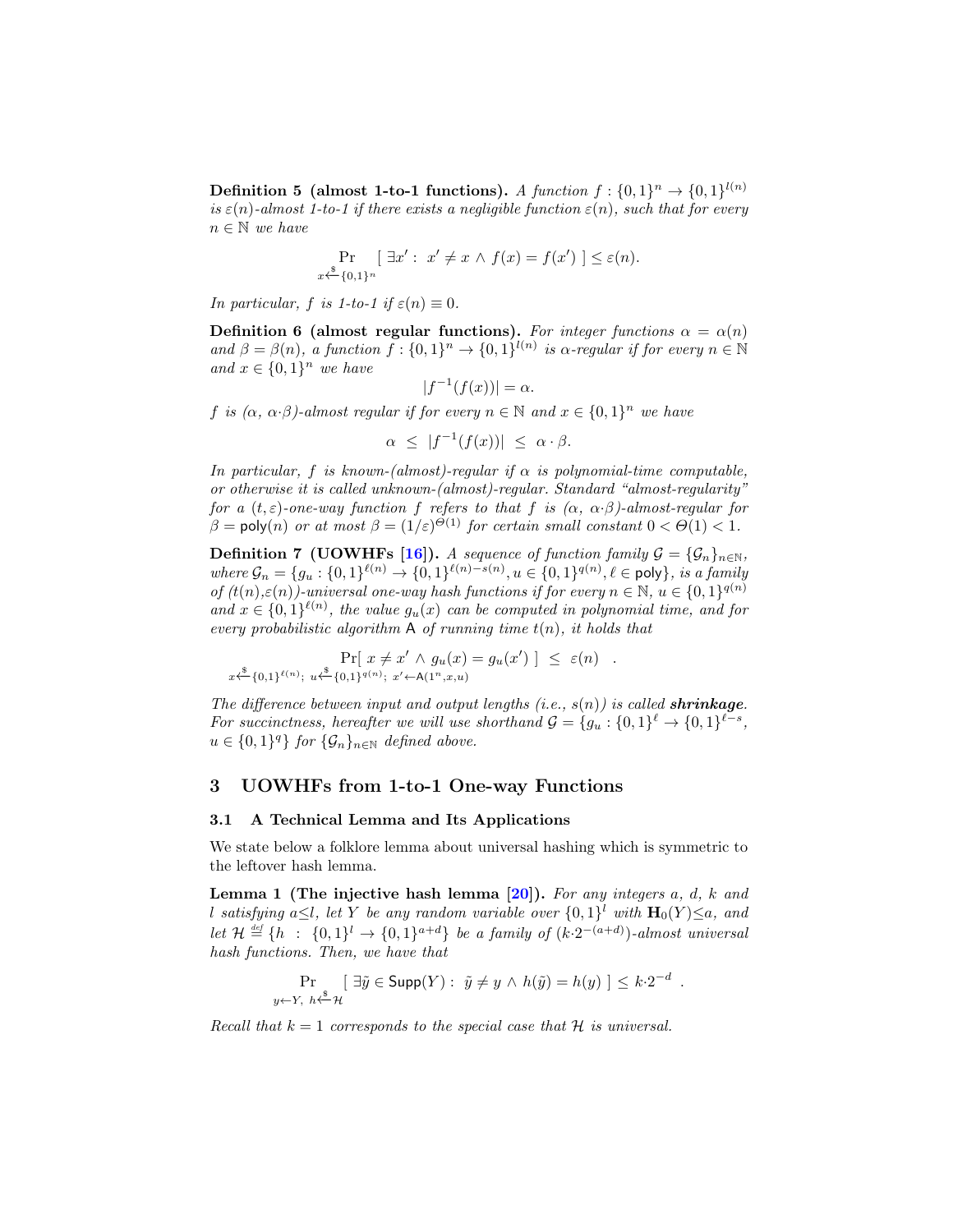We also mention the fact that the input and output lengths of a 1-to-1 oneway function  $f: \{0,1\}^n \to \{0,1\}^{l(n)}$  can be assumed to be linearly related (i.e.,  $l(n) = O(n)$ . For almost regular one-way functions, we can even assume that they are length-preserving (i.e.,  $l(n) = n$ ). We refer to [\[20\]](#page-19-10) for the proof of [Fact 1.](#page-8-0)

<span id="page-8-0"></span>**Fact 1** For any  $r_1 = r_1(n) \leq r_2 = r_2(n)$  and any efficiently computable  $\kappa = \kappa(n) \in O(n)$ , we have

1. Any 1-to-1  $(t,\varepsilon)$ -one-way function  $f: \{0,1\}^n \to \{0,1\}^l$  implies a  $(t-n^{O(1)},$  $\varepsilon + \text{poly}(n) \cdot 2^{-\kappa}$ )-one-way function  $f': \{0,1\}^{n' \in \Theta(n)} \to \{0,1\}^{(n'+\kappa) \in \Theta(n)}$ which is 1-to-1 except on a  $(\text{poly}(n) \cdot 2^{-\kappa})$ -fraction of inputs, i.e.,

$$
\Pr_{x \stackrel{\$}{\leftarrow} \{0,1\}^{n'}} [\exists x' \in \{0,1\}^{n'} : x' \neq x \ \land \ f'(x) = f'(x') \ ] \leq \ \mathsf{poly}(n) \cdot 2^{-\kappa}
$$

2. Any  $(2^{r_1}, 2^{r_2})$ -almost regular  $(t,\varepsilon)$ -one-way function  $f: \{0,1\}^n \to \{0,1\}^l$ implies a length-preserving  $(t - n^{O(1)}, \varepsilon + \text{poly}(n) \cdot 2^{-(r_1 + \kappa)})$ -one-way function  $\bar{f}: \{0,1\}^{n' \in \tilde{\Theta}(n)} \rightarrow \{0,1\}^{n'}$  which is  $(2^{\kappa+r_1}, 2^{\kappa+r_2})$ -almost regular except on a (poly $(n) \cdot 2^{-(r_1+\kappa)}$ )-fraction of inputs, i.e.,

$$
\Pr_{x \stackrel{\$}{\leftarrow} \{0,1\}^{n'}} [\ 2^{\kappa+r_1} \leq |\bar{f}^{-1}(\bar{f}(x))| \leq 2^{\kappa+r_2} \ ] \geq 1 - \text{poly}(n) \cdot 2^{-(r_1+\kappa)}
$$

.

Therefore, we will assume in the remainder of the paper that the underlying 1-to-1 one-way function has linear output length (i.e.,  $l(n) = O(n)$ ) and that the almost-regular and weakly unknown-regular one-way functions are lengthpreserving (i.e.,  $l(n) = n$ ).

#### 3.2 UOWHFs from 1-to-1 OWFs

For a 1-to-1 OWF  $f: \{0,1\}^n \to \{0,1\}^l$ , we define a cryptographic game between a challenger C and an inverter lnv. That is, C samples a random  $y^* \stackrel{\$}{\leftarrow} \{0,1\}^l$ and sends it to lnv, and lnv wins the game iff he comes up with any  $x'$  satisfying  $f(x') = y^*$ . Note that even unbounded lnv wins this game with advantage no more than  $2^{-(l-n)}$  (which is probability that  $y^* \in f(\{0,1\}^n)$ ), and [Fact 2](#page-8-2) states that the chance to win is even smaller for computationally bounded Inv.

<span id="page-8-2"></span>**Fact 2** For any 1-to-1  $(t,\varepsilon)$ -one-way function  $f: \{0,1\}^n \rightarrow \{0,1\}^l$  and any probabilistic algorithm Inv of running time t, it holds that

$$
\Pr_{y^* \xleftarrow{\$} \{0,1\}^l} [ f(\mathsf{Inv}(y^*)) = y^* ] \leq 2^{-(l-n)} \cdot \varepsilon .
$$

Proof.

<span id="page-8-1"></span>
$$
\Pr_{y^* \stackrel{\$}{\longleftrightarrow} \{0,1\}^l} f(\mathsf{Inv}(y^*)) = y^* \leq \Pr_{y^* \stackrel{\$}{\longleftrightarrow} \{0,1\}^l} [y^* \in f(\{0,1\}^n)] \cdot \Pr_{y^* \stackrel{\$}{\longleftrightarrow} f(\{0,1\}^n)} = y^* \leq 2^{-(l-n)} \cdot \varepsilon.
$$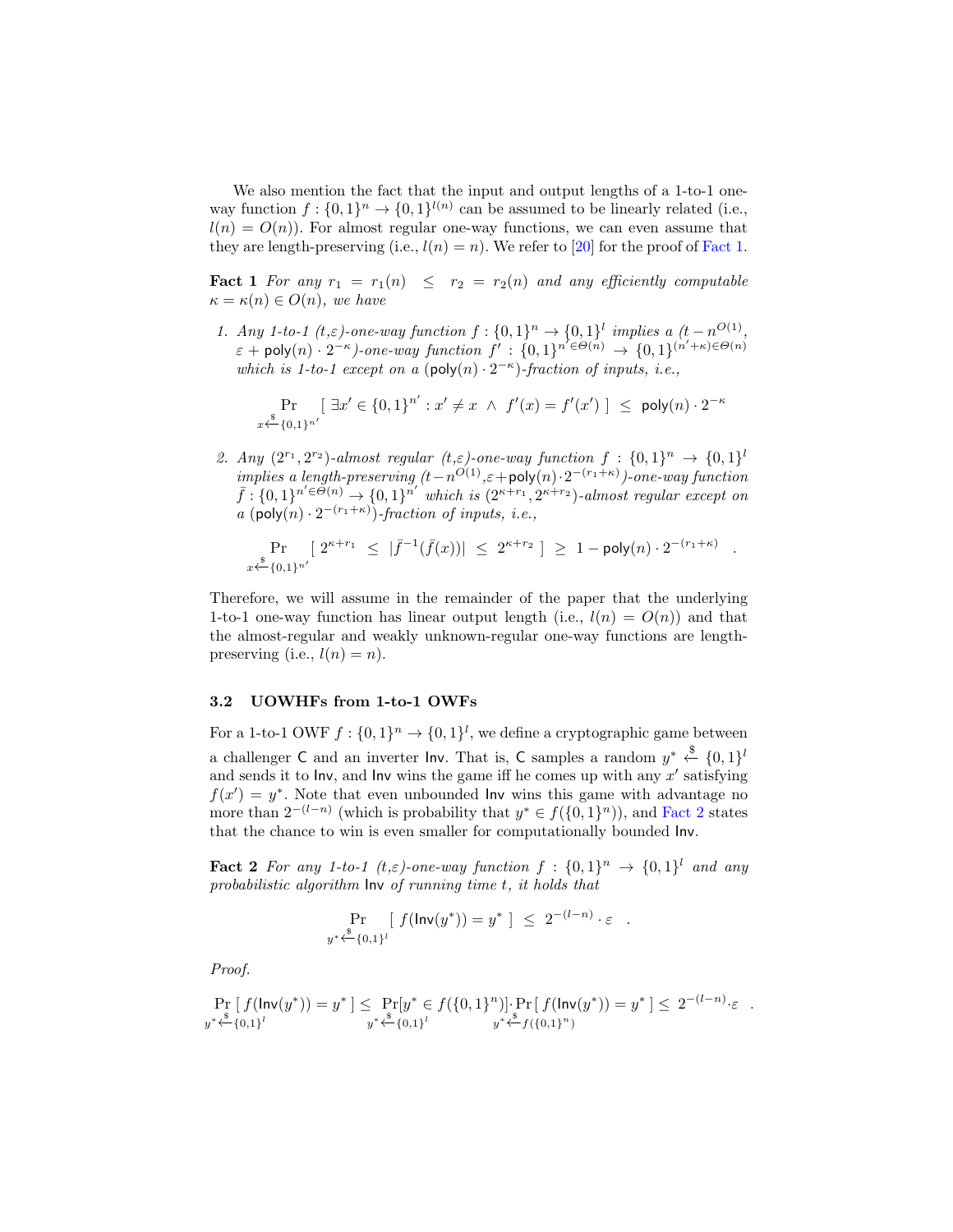Remark 1 (on the proof sketch of [Theorem 1\)](#page-9-0). We use a trick to prove [Theorem 1.](#page-9-0) We show that any A that  $\varepsilon'$ -breaks the TCR of the constructed UOWHF implies an  $Inv^A$  (of almost the same efficiency as A) that wins the above game (i.e., inverting f on a random  $y^* \in \{0,1\}^l$  with advantage roughly  $2^{n-l-s} \cdot \varepsilon'$ . This may seem useless since  $l-n$  can be  $\Omega(n)$  or even poly $(n)$ . However, by [Fact 2](#page-8-2) this term (i.e.,  $2^{n-l-s} \cdot \varepsilon'$ ) is actually upper bounded by  $2^{-(l-n)} \cdot \varepsilon$ . The conclusion  $\varepsilon' \leq 2^s \varepsilon$  immediately follows by cancelling the factor  $(l - n)$ . In other words, the security bound does not depend on the number of bits truncated (i.e.,  $l - n + s$ ), but only on shrinkage  $s$ , and it is tight due to  $[5]$ .

<span id="page-9-0"></span>Theorem 1 (UOWHFs from 1-to-1 OWFs). Let  $f: \{0,1\}^n \rightarrow \{0,1\}^{l \in O(n)}$ be any 1-to-1 (t,  $\varepsilon$ )-one-way function, let H be a family of permutations<sup>[11](#page-9-1)</sup> over  $\{0,1\}$ <sup>l</sup> as follows:

 $\mathcal{H} = \{h : \{0,1\}^l \to \{0,1\}^l, h(y) \stackrel{\text{def}}{=} h \cdot y, \text{ where } y \in GF(2^l), 0 \neq h \in GF(2^l) \}$ , let trunc :  $\{0,1\}$ <sup>l</sup>  $\rightarrow$   $\{0,1\}$ <sup>n-s</sup> be a truncating function, where  $s = s(n)$  is efficiently computable. Then, we have that

 $\mathcal{G}_1 \stackrel{\text{\tiny def}}{=} \{$  (trunc  $\circ h \circ f : \{0,1\}^n \to \{0,1\}^{n-s} , h \in \mathcal{H} \}$ 

is a family of  $(t - n^{O(1)}, 2^{s+1} \cdot \varepsilon)$ -UOWHFs with key and output length  $\Theta(n)$ , and shrinkage s.

*Proof.* Suppose for contradiction that there exists a  $\mathcal{G}_1$ -collision finder A of running time  $t'$  that on input  $(x, h)$ , breaks the target collision resistance with some non-negligible probability  $\varepsilon'$ , i.e.,

$$
\Pr[x' \leftarrow A(x, h): x \neq x' \land h(f(x))_{[n-s]} = h(f(x'))_{[n-s]} \; = \; \varepsilon' > 2^{s+1} \cdot \varepsilon
$$

We define algorithm  $\mathsf{Inv}^{\mathsf{A}}$  (that inverts f on input  $y^* \stackrel{\$}{\leftarrow} \{0,1\}^l$  by invoking A) as in Algorithm [1.](#page-10-0) Define event  $\mathcal{E}_{\text{neq}} \stackrel{\text{def}}{=} (f(x) \neq y^*)$ . We argue that  $\text{Inv}^{\mathsf{A}}$  inverts f with the following probability (see the rationale below)

$$
\Pr\left[f(\ln v^{A}(y^{*}))=y^{*}\right]
$$
\n
$$
\geq \Pr\left[\mathcal{E}_{\text{neq}}\right] \cdot \Pr\left[f(\ln v^{A}(y^{*}))=y^{*}\right] \cdot \sum_{x\stackrel{k}{\leftarrow}} \Pr\left[\mathcal{E}_{\text{neq}}\right] \cdot \Pr\left[\mathcal{E}_{\text{neq}}\right] \cdot \sum_{x\stackrel{k}{\leftarrow}} \Pr\left[\mathcal{E}_{\text{neq}}\right] \cdot \sum_{x\stackrel{k}{\leftarrow}} \Pr\left[\mathcal{E}(\ln v^{A}(y^{*}))=y^{*}\right] \cdot \sum_{x\stackrel{k}{\leftarrow}} \mathcal{E}_{\text{neq}}\right]
$$
\n
$$
\geq (1-2^{-l}) \cdot \Pr\left[x \neq x' \land h(f(x))_{[n-s]} = h(f(x'))_{[n-s]} \land y^{*} = f(x')\right]
$$
\n
$$
\geq (1-2^{-l}) \cdot \mathcal{E}' \cdot \Pr\left[y^{*} = f(x')\right] \cdot \mathcal{E}_{\text{neq}} \wedge x \neq x' \land h(f(x))_{[n-s]} = h(f(x'))_{[n-s]} = h(f(x'))_{[n-s]}
$$
\n
$$
\geq (1-2^{-l}) \cdot \mathcal{E}' \cdot \Pr\left[y^{*} = f(x')\right] \cdot \mathcal{E}_{\text{neq}} \wedge x \neq x' \land h(f(x))_{[n-s]} = h(f(x'))_{[n-s]}
$$
\n
$$
= \frac{(1-2^{-l}) \cdot \mathcal{E}'}{|y|} = \frac{(1-2^{-l}) \cdot \mathcal{E}'}{2^{l-n+s}-1} > \frac{\mathcal{E}'/2}{2^{l-n+s}} > \mathcal{E} \cdot 2^{-(l-n)},
$$

<span id="page-9-1"></span> $11$  In fact,  $H$  constitutes a family of universal hash permutations. However, our proofs only use the concrete construction of  $H$  and benefit from its algebraic property over finite fields, rather than assuming a universal  $\mathcal H$  plus a constructible property [\[13\]](#page-19-2) (given any x and y there exists a PPT sampler to output  $h \stackrel{\$}{\leftarrow} \{h \in \mathcal{H} : h(x) = y\}.$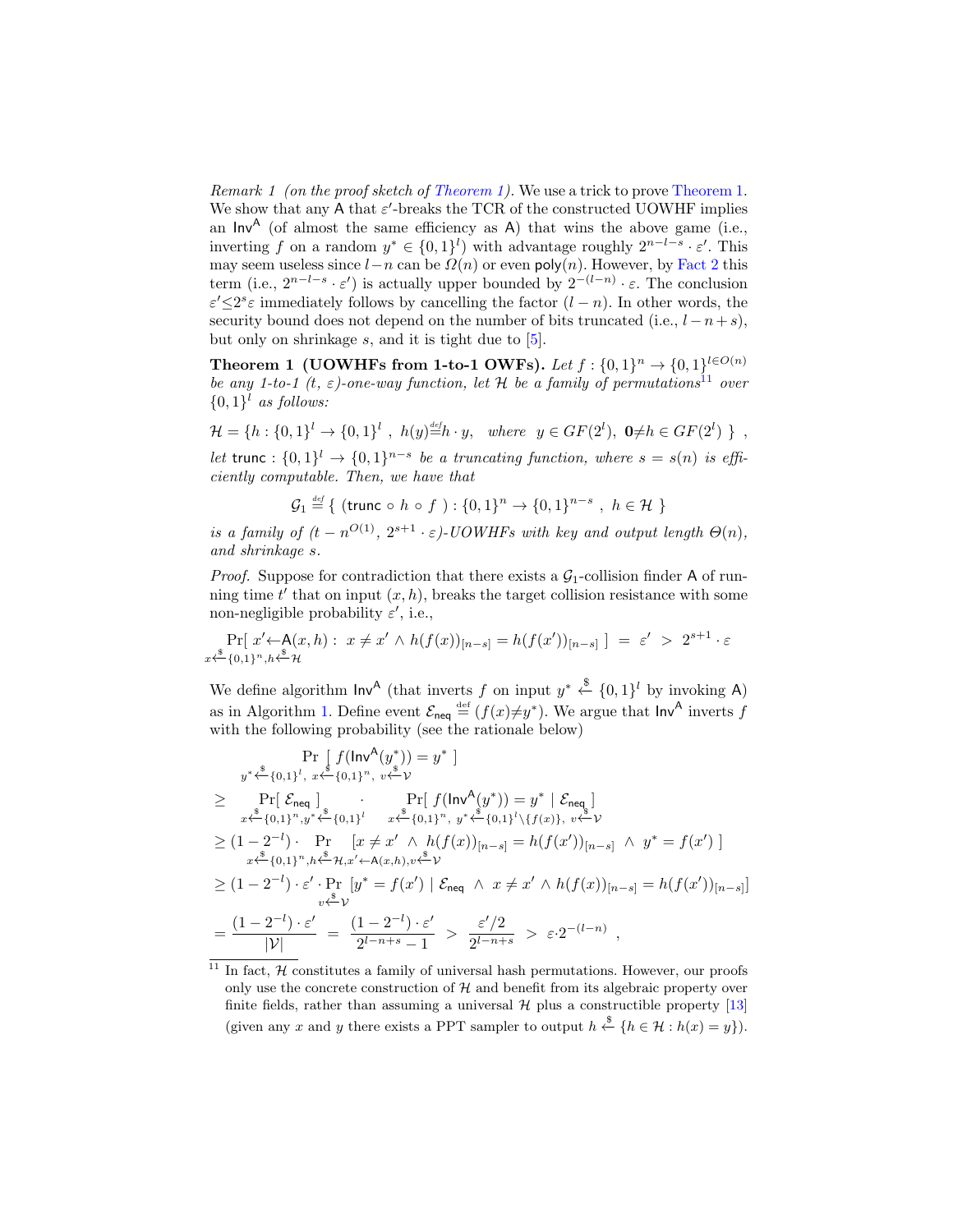<span id="page-10-0"></span>**Algorithm 1** lnv<sup>A</sup> that inverts f on input  $y^*$  using random coins  $(x, v)$ .

 $\textbf{Input: } y^* \overset{\$}{\leftarrow} \{0,1\}^l$ Sample  $x \stackrel{\$}{\leftarrow} \{0,1\}^n$ if  $f(x) = y^*$  then Output  $x$  and terminate. end if sample  $h := (f(x) - y^*)^{-1} \cdot v$ , where  $v \stackrel{\$}{\leftarrow} \mathcal{V} = \{v \in \{0,1\}^l \setminus \{\mathbf{0}\} : v_{[n-s]} =$ n−s  $\overline{0...0}$ {The above implies  $h \stackrel{\$}{\leftarrow} \{h \in \mathcal{H} : h(f(x))_{[n-s]} = h(y^*)_{[n-s]} \}$  by the  $GF(2^l)$ arithmetics. }  $x' \leftarrow A(x, h)$ if  $f(x')=y^*$  then Output  $x'$ else Output ⊥ end if Terminate

where the first inequality is straightforward (note that conditioned on  $\mathcal{E}_{\text{neq}}$  the sampling of x and y<sup>\*</sup> are uniform over  $\{0,1\}^n$  and  $\{0,1\}^l \setminus \{f(x)\}$  respectively), the second inequality follows from [Claim 1,](#page-10-1) namely, conditioned on  $\mathcal{E}_{\text{neq}}$  it is equivalent to consider  $(x, h, v) \stackrel{\$}{\leftarrow} \{0, 1\}^n \times \mathcal{H} \times \mathcal{V}$  and then  $y^* := f(x) - v \cdot h^{-1}$ , and the third inequality is due to that A takes only  $x$  and  $h$  as input (i.e., independent of v). That is, conditioned on that A produces a valid  $x' \neq x$ satisfying  $h(f(x'))_{[n-s]} = h(f(x))_{[n-s]}$ , we have by [Claim 1](#page-10-1) that string y<sup>\*</sup> is uniformly distributed over set  $\mathcal{Y}^* \stackrel{\text{def}}{=} \{f(x) - v \cdot h^{-1}, v \in \mathcal{V}\}\.$  Note that the already fixed  $f(x')$  is also an element of  $\mathcal{Y}^*$  and thus  $y^*$  hits  $f(x')$  with probability  $1/|\mathcal{Y}^*|=1/|\mathcal{V}|$ . We complete the proof by reaching a contradiction to [Fact 2.](#page-8-2)

<span id="page-10-1"></span>Claim 1 (equivalent sampling) Let the values  $h, v, x, y^*$  be sampled as in Algorithm [1,](#page-10-0) and conditioned on event  $\mathcal{E}_{\text{neq}} \stackrel{\text{def}}{=} (f(x)\neq y^*)$ , it is equivalent to sample  $(x, h, v) \stackrel{\$}{\leftarrow} \{0, 1\}^n \times \mathcal{H} \times \mathcal{V}$  uniformly and independently and then determine  $y^* := f(x) - v \cdot h^{-1}$ .

*Proof of Claim 1*. We know that  $(x, v)$  is uniformly sampled from  $\{0, 1\}^n \times V$  by definition, and thus it suffices to show that "fix any  $(x, v)$ , and conditioned on  $y^* \neq f(x)$  (i.e., Y<sup>\*</sup> is uniform distributed over  $\{0,1\}^l \setminus \{f(x)\}\)$ , it holds that h is uniform over H". This follows from that  $v \neq 0$  (V excludes 0 by definition) and hence  $h = (f(x) - Y^*)^{-1} \cdot v$  is uniform over  $\{0,1\}^l \setminus \{\mathbf{0}\}$ , namely,  $h \stackrel{\$}{\leftarrow} \mathcal{H}$ . Finally, for any given  $(x, h, v)$ , one efficiently determines the value  $y^* = f(x) - v \cdot h^{-1}$ due to the arithmetics over the finite field.  $\Box$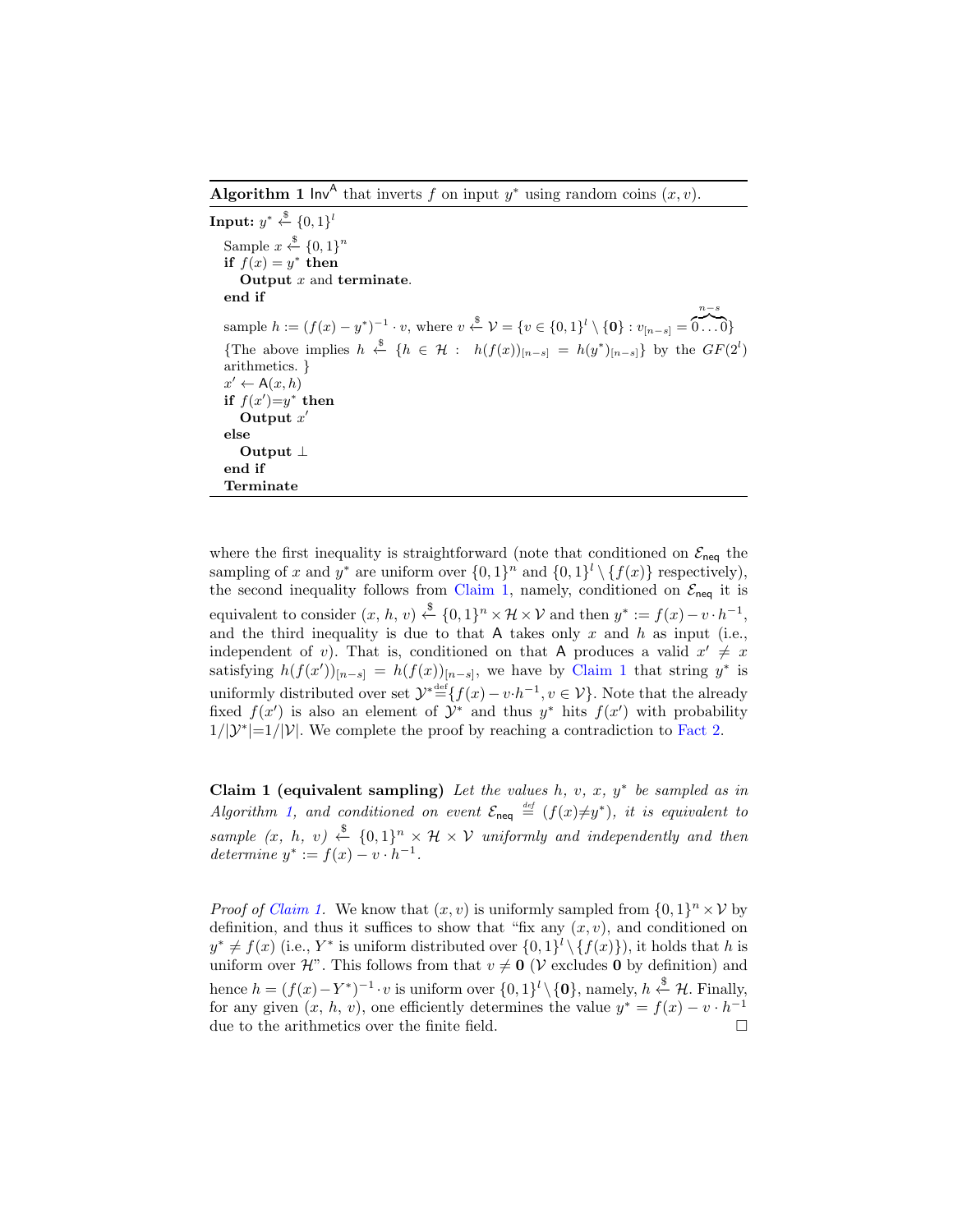# 4 UOWHFs from Known Regular OWFs

We proceed to the more general case that  $f$  is a known almost-regular function. Recall that by [Fact 1](#page-8-0) we can assume WLOG that the underlying almost regular one-way function is length-preserving. We first show a construction where the hardness parameter  $\varepsilon$  is known, and then remove the dependency on  $\varepsilon$ .

#### 4.1 Compressing the Output is Necessary but Not Sufficient

We attempt to generalize the Naor-Yung approach for one-way permutations (and 1-to-1 one-way functions) to almost regular one-way functions by compressing (using trunc ∘ h) the output  $Y = f(X)$  into  $H_{\infty}(Y) - s'$  bits for  $s' \in O(\log{(1/\varepsilon)})$ . However, this only gives a weak form of guarantee, as stated in [Lemma 2](#page-11-1) below, that given a random  $x$  it is infeasible for efficient algorithms to find any  $f(x') \neq f(x)$  such that trunc $(h(f(x')))$  = trunc $(h(f(x)))$ . Otherwise said, it does not rule out the possibility that one may easily find  $x' \neq x$  satisfying  $f(x') = f(x)$ . Hence, compressing the output is only a useful intermediate step to obtain UOWHFs. [Lemma 2](#page-11-1) below further generalizes [Theorem 1](#page-9-0) to known- (almost-)regular functions, whose proof is similar to that of [Theorem 1](#page-9-0) (see [\[20\]](#page-19-10)).

<span id="page-11-1"></span>**Lemma 2.** For any constant c, any efficiently computable  $r = r(n)$  and  $s' =$  $s'(n)$ , let  $f: \{0,1\}^n \to \{0,1\}^n$  be any  $(2^r, 2^r n^c)$ -almost regular (length-preserving) (t,  $\varepsilon$ )-one-way function, let H be a family of permutations over  $\{0,1\}^n$  as below

 $\mathcal{H} = \{h : \{0,1\}^n \to \{0,1\}^n, h(y) \stackrel{\text{def}}{=} h \cdot y, \text{ where } y \in GF(2^n), 0 \neq h \in GF(2^n) \}$ ,

let trunc :  $\{0,1\}^n \rightarrow \{0,1\}^{n-r-c \cdot \log n-s'}$  be a truncating function. Then, for any  $\tilde{A}$  of running time  $t - n^{O(1)}$  (for some universal constant  $O(1)$ ) we have that

Pr  $x \stackrel{\$}{\leftarrow} \{0,1\}^n$ ,  $h \stackrel{\$}{\leftarrow} \mathcal{H}$ ,  $x' \leftarrow \tilde{A}(x,h)$  $\left[ f(x) \neq f(x') \land \text{trunc}(h(f(x))) = \text{trunc}(h(f(x'))) \right] \leq n^c \cdot 2^{s'+1} \cdot \varepsilon$ .

#### <span id="page-11-2"></span>4.2 Known (Almost-)Regular OWFs with Known Hardness

We first give an optimal construction assuming that the inversion probability upper bound  $\varepsilon$  is known. Note that in addition to hashing the output  $f(x)$  (as we did in [Lemma 2\)](#page-11-1), we also hash the input  $x$  to ensure that no distinct  $x'$ collides with  $x$  with respect to the resulting function.

<span id="page-11-0"></span>Theorem 2 (UOWHFs from known-almost-regular  $\varepsilon$ -hard OWFs). Let  $f: \{0,1\}^n \rightarrow \{0,1\}^n$  be any  $(2^r, 2^r n^c)$ -almost regular (length-preserving)  $(t,\varepsilon)$ -one-way function as assumed in [Lemma 2.](#page-11-1) Let shrinkage  $s = s(n)$  be any efficiently computable function, and let  $H$  and trunc be as defined in [Lemma 2](#page-11-1) with  $s' = (s + \log(1/\varepsilon) - c \log n)/2$ , and let  $\mathcal{H}_1 = \{h_1 : \{0, 1\}^n \to \{0, 1\}^{r + c \log n + s' - s}\}\$ be a family of universal hash functions. Then, we have that

$$
\mathcal{G}_2 \stackrel{\text{def}}{=} \{ g : \{0,1\}^n \to \{0,1\}^{n-s} , g(x) \stackrel{\text{def}}{=} (g_1(x), h_1(x)), g_1 \in \mathcal{H} , h_1 \in \mathcal{H}_1 \}
$$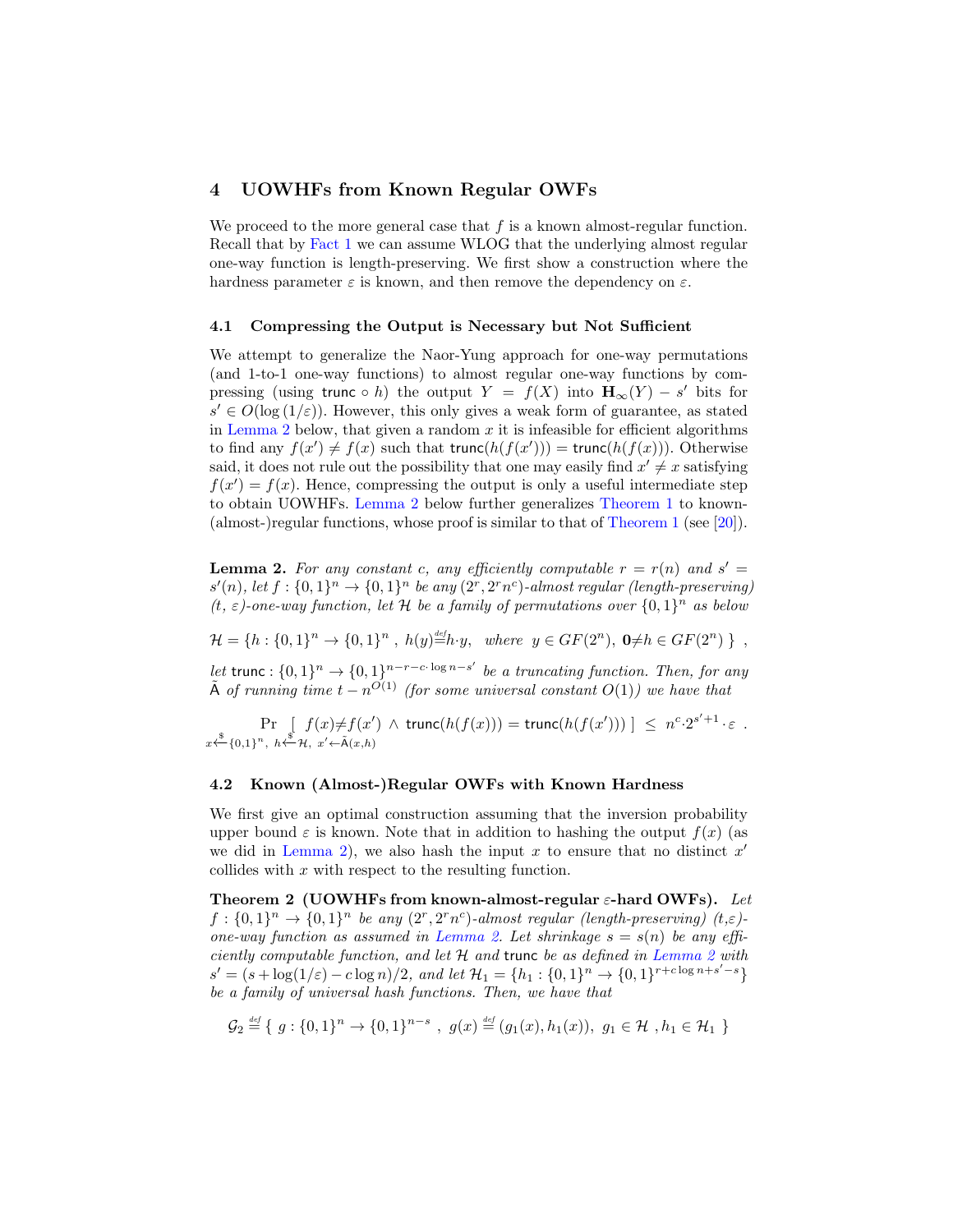where  $g_1 \stackrel{\text{def}}{=}$  (trunc  $\circ$  h  $\circ$  f), is a  $(t - n^{O(1)}, O($ √  $\overline{(2^s \cdot n^c \cdot \varepsilon)})$ -universal one-way hash function family with key and output length  $\Theta(n)$ .

*Proof.* Define shorthands  $\mathcal{E}_1^{\text{def}}(x \neq x' \land f(x) = f(x') \land h_1(x) = h_1(x')$  and  $\mathcal{E}_2 \stackrel{\text{def}}{=} (f(x) \neq f(x') \land g_1(x) = g_1(x'))$ . For any  $\mathcal{G}_2$ -collision finder A, we have

$$
\Pr[x \neq x' \land g(x) = g(x')]
$$
\n
$$
x \xleftarrow{\$} \{0,1\}^n, (h,h_1) \xleftarrow{\$} (\mathcal{H}, \mathcal{H}_1), x' \leftarrow A(x,h,h_1)
$$
\n
$$
\leq \Pr \qquad [\mathcal{E}_1 \lor \mathcal{E}_2]
$$
\n
$$
x \xleftarrow{\$} \{0,1\}^n, (h,h_1) \xleftarrow{\$} (\mathcal{H}, \mathcal{H}_1), x' \leftarrow A(x,h,h_1)
$$
\n
$$
\leq \Pr \qquad [\exists x' \neq x \land f(x) = f(x') \land h_1(x) = h_1(x')]
$$
\n
$$
+ \Pr \qquad \qquad \Pr \qquad [\ f(x) \neq f(x') \land g_1(x) = g_1(x')]
$$
\n
$$
+ \xleftarrow{\$} \{0,1\}^n, (h,h_1) \xleftarrow{\$} (\mathcal{H}, \mathcal{H}_1), x' \leftarrow A(x,h,h_1)
$$
\n
$$
\leq 2^{-(s'-s)} + n^c \cdot 2^{s'+1} \cdot \varepsilon = \sqrt{2^s \cdot n^c \cdot \varepsilon} + 2\sqrt{2^s \cdot n^c \cdot \varepsilon} = 3\sqrt{2^s \cdot n^c \cdot \varepsilon} ,
$$

where the first inequality refers to that any collision on  $g \in \mathcal{G}_2$  (for  $x' \neq x$ ) must satisfy either  $\mathcal{E}_1$  or  $\mathcal{E}_2$  and the second inequality follows by a union bound. We already know by [Lemma 2](#page-11-1) that the second term is bounded by  $n^c \cdot 2^{s'+1} \varepsilon$ , and it thus remains to show that the first term is bounded by  $2^{-(s'-s)}$ . Conditioned on any  $y = f(X)$  random variable X is a flat distribution on a set of size at most  $2^r \cdot n^c$ , so we apply [Lemma 1](#page-7-0) (setting  $a = r + c \cdot \log n$ ,  $d \ge s' - s$  and  $k = 1$ ) to get

$$
\Pr_{x \stackrel{\$}{\leftarrow} \{0,1\}^n, \ h_1 \stackrel{\$}{\leftarrow} \mathcal{H}_1} [\exists x' \neq x \land f(x) = f(x') \land h_1(x) = h_1(x')]
$$
\n
$$
= \mathbb{E}_{y \leftarrow f(U_n)} \left[ \Pr_{x \stackrel{\$}{\leftarrow} f^{-1}(y), \ h_1 \stackrel{\$}{\leftarrow} \mathcal{H}_1} \exists x' \neq x \land f(x) = f(x') \land h_1(x) = h_1(x') \right] \right]
$$
\n
$$
\leq \mathbb{E}_{y \leftarrow f(U_n)} [2^{-(s'-s)}] = 2^{-(s'-s)} ,
$$

which completes the proof.

#### 4.3 An Alternative Approach to [Section 4.2](#page-11-2)

A neater (and perhaps more intuitive) approach is to construct an almost 1-to-1 one-way function  $f'$  (with input and output lengths  $\Theta(n)$ ) based on f (stated as [Theorem 3\)](#page-12-0) and then plug f' into [Theorem 1](#page-9-0) (using f' in place of f)  $^{12}$  $^{12}$  $^{12}$ . This statement is interesting in its own right as it implies that almost 1-to-1 one-way functions and known-(almost-)regular one-way functions (with known hardness) are equivalent. Taking a closer look at [Theorem 3](#page-12-0) we find that this almost 1-to-1  $f'$  is also present (as an intermediate function) in construction  $\mathcal{G}_2$ of [Theorem 2](#page-11-0) (except with slightly different length parameters). [Lemma 3](#page-13-1) and [Lemma 4](#page-13-2) state the almost injectiveness and one-way-ness of  $f'$  respectively, for which we determine a judicious value for d (assuming knowledge about  $\varepsilon$ ) in [Theorem 3](#page-12-0) to achieve injectiveness and one-way-ness simultaneously.

<span id="page-12-1"></span><span id="page-12-0"></span> $12$  Strictly speaking, we need to show that the construction works even if the underlying OWF is only 1-to-1 on an overwhelming fraction of inputs. The proof is given in [\[20\]](#page-19-10).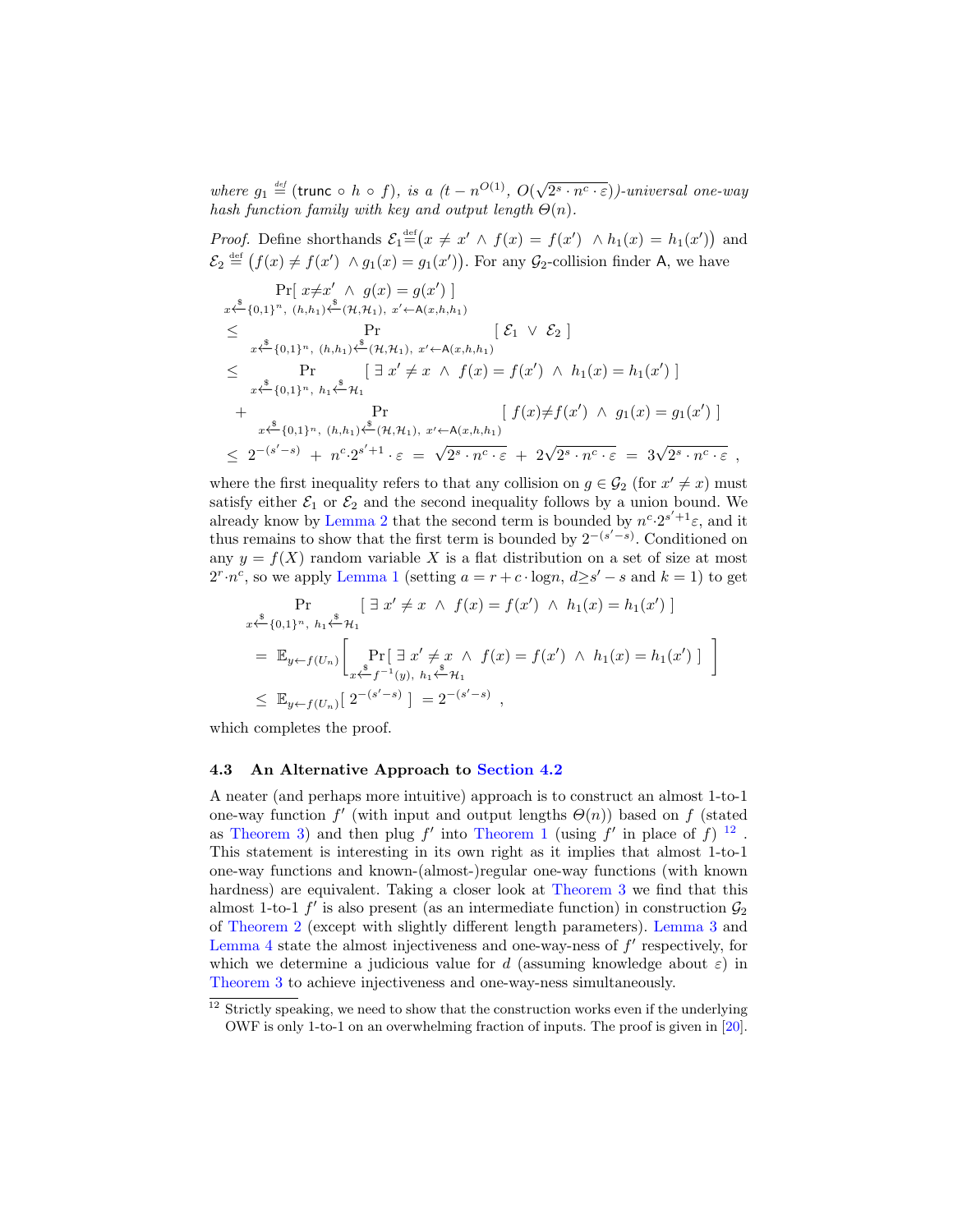Theorem 3 (almost 1-to-1 OWF from almost-regular  $\varepsilon$ -hard OWF). Let  $f: \{0,1\}^n \rightarrow \{0,1\}^n$  be any  $(2^r, 2^r n^c)$ -almost regular (length-preserving)  $(t,\varepsilon)$ -one-way function as assumed in [Lemma 2.](#page-11-1) For efficiently computable  $d=$  $d(n) \in \mathbb{N}$ , define

$$
f': \{0,1\}^n \times \mathcal{H}_1 \to \{0,1\}^n \times \{0,1\}^{r+c \cdot \log n + d} \times \mathcal{H}_1
$$

$$
f'(x, h_1) \stackrel{\text{def}}{=} (f(x), h_1(x), h_1)
$$

where  $\mathcal{H}_1$  is a family of universal hash functions from n bits to  $r + c \log n + d$ bits. Then, for  $d = \frac{\log(1/\varepsilon) - c \cdot \log n - 3}{3}$ bersal hash fanctions from n ons to  $r + c \log n + u$ <br>  $\frac{c \cdot \log n - 3}{3}$  we have that  $f'$  is  $2\sqrt[3]{\varepsilon \cdot n^c}$ -almost 1-to-1 and  $(t - O(n), \ \frac{\partial \sqrt{\varepsilon \cdot n^c}}{\partial \varepsilon}$ -one-way with input and output lengths  $\Theta(n)$ .

*Proof.* The almost 1-to-1-ness and one-way-ness of  $f'$  follow from [Lemma 3](#page-13-1) and [Lemma 4](#page-13-2) respectively by setting parameter  $d = \frac{\log(1/\varepsilon) - c \cdot \log n - 3}{3}$  $\frac{-c \cdot \log n - 3}{3}$ .

<span id="page-13-1"></span>**Lemma 3** (f' is almost 1-to-1 [\[20\]](#page-19-10)). f' defined in [Theorem 3](#page-12-0) is  $2^{-d}$ -almost 1-to-1.

<span id="page-13-2"></span>**Lemma 4** (f' is one-way [\[20\]](#page-19-10)). f' defined in [Theorem 3](#page-12-0) is a  $(t - O(n))$ ,  $2^{d+3} \cdot n^c \cdot \varepsilon$ )-one-way function.

#### 4.4 UOWHFs from any Known (Almost-)Regular OWFs

REMOVING THE DEPENDENCY ON  $\varepsilon$ . Unfortunately, [Theorem 2](#page-11-0) doesn't immediately apply to an arbitrary regular function as in general we assume no knowledge about  $\varepsilon$  (other than that  $\varepsilon$  is negligible). To see the difficulty, check the proof of [Theorem 2](#page-11-0) where the security of the resulting UOWHF is bounded by the sum of two terms, i.e.,  $2^{-(s'-s)} + n^c \cdot 2^{s'+1} \cdot \varepsilon$ . Without knowing  $\varepsilon$ , one may end up setting some super-polynomial  $2^{s'}$  (to make the first term negligible) which kills the second term  $n^c \tcdot 2^{s'+1} \tcdot \varepsilon$ . Same problems arise in similar situations (e.g., construction of PRGs from regular OWFs [\[22\]](#page-19-8)). A remedy for this is parallel repetition: run  $q \in \omega(1)$  copies of f on  $\mathbf{x} = (x_1, \ldots, x_q)$ , apply hash-then-truncate (setting  $s' = 2 \log n$ ) to every copy  $f(x_i)$ , which shrinks the entropies by  $2q \log n$  bits and yields a bound  $O(\varepsilon \cdot n^{c+2})$ . Next, apply a single hashing to x that expands q· log n bits (to yield another negligible term  $n^{-q}$ ). This gives a family of UOWHFs with shrinkage  $2q \log n - q \log n = q \log n$ , and key and output length  $O(q \cdot n)$  for any (efficiently computable)  $q \in \omega(1)$ . The proof is similar in spirit to that of [Theorem 2](#page-11-0) (see [\[20\]](#page-19-10)).

**Definition 8 (parallel repetition).** For any function  $g: \mathcal{X} \to \mathcal{Y}$ , we define its q-fold parallel repetition  $g^q : \mathcal{X}^q \to \mathcal{Y}^q$  as

 $g^q(x_1, ..., x_q) = (g(x_1), ..., g(x_q))$ .

<span id="page-13-0"></span>For simplicity, we use shorthand  $\boldsymbol{x} \stackrel{\text{\tiny def}}{=} (x_1, \ldots, x_q)$  and thus  $g^q(\boldsymbol{x}) = g^q(x_1, \ldots, x_q)$ .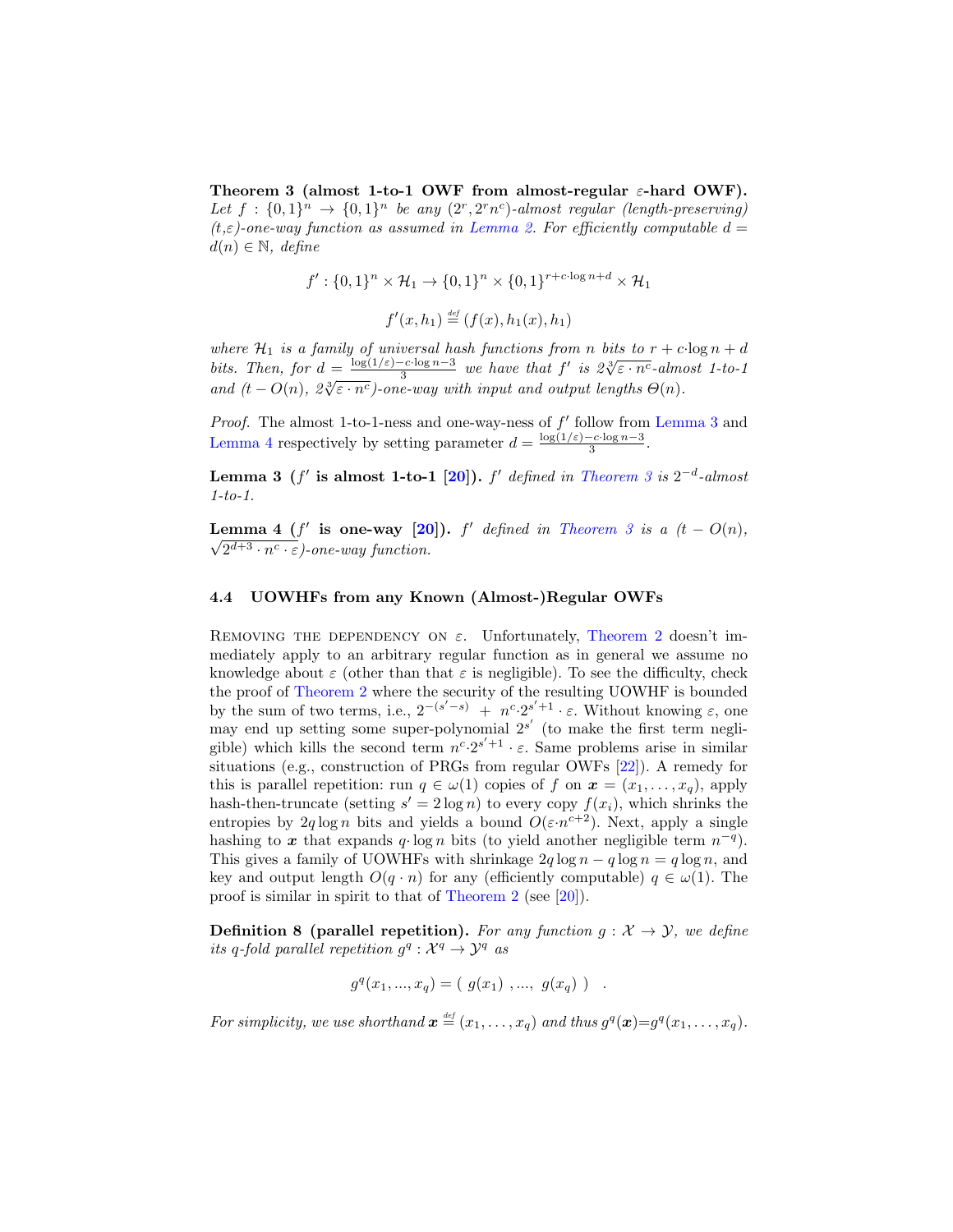Theorem 4 (UOWHFs from any known almost-regular OWFs). Let  $f: \{0,1\}^n \to \{0,1\}^n$  be any  $(2^r, 2^r n^c)$ -almost regular (length-preserving)  $(t,\varepsilon)$ one-way function as assumed in [Lemma 2.](#page-11-1) Then, for any efficiently computable  $q = q(n) = \omega(1)$ , let H and trunc be as defined in [Lemma 2](#page-11-1) with  $s' = 2 \log n$ , and let  $\mathcal{H}_1 = \{h_1 : \{0,1\}^{q \cdot n} \to \{0,1\}^{q(r+(c+1)\log n)}\}$  be a family of universal hash functions, we have that

$$
\mathcal{G}_3 \stackrel{\text{\tiny def}}{=} \{ g : \{0,1\}^{qn} \to \{0,1\}^{qn-q\log n} , g(\boldsymbol{x}) \stackrel{\text{\tiny def}}{=} (g_1(\boldsymbol{x}), h_1(\boldsymbol{x})), h \in \mathcal{H}, h_1 \in \mathcal{H}_1 \}
$$

where  $g_1 \stackrel{\text{def}}{=} (\text{trunc} \circ h \circ f)^q$ , is a  $(t - n^{O(1)}, n^{-q} + 2q \cdot n^{c+2} \cdot \varepsilon)$ -universal one-way hash function family with key and output length  $O(q \cdot n)$ , and shrinkage  $q \cdot \log n$ .

# 5 Going Beyond Almost-Regular OWFs

Although (almost) optimal, our foregoing constructions need at least almostregularity, i.e., the one-way function f satisfies  $\alpha \leq |f^{-1}(f(x))| \leq \alpha \cdot \beta$  for all (or at least an overwhelming portion of) x, where  $\alpha$  is efficiently computable and  $\beta = \text{poly}(n)$  (or at most  $\beta = O(\log(1/\varepsilon))$  for an  $(\varepsilon^{-1}, \varepsilon)$ -hard f). Complementary to our work, Ames et al. [\[1\]](#page-18-4) gave an elegant construction from unknown-(almost- )regular one-way functions, namely, without knowledge about  $\alpha$ , for which they pay a cost of much increased number of one-way function calls (i.e.,  $O(n/\log n)$ ) and key length  $O(n \log n)$ . In this section, we further weaken the assumption so that f can have an arbitrary structure (i.e.,  $\beta$  is not bounded) as long as the fraction of x's with (nearly) maximal number of siblings is noticeable.

#### 5.1 A More General Class of OWFs

The following class of one-way functions was introduced in [\[21\]](#page-19-7) as a relaxation to unknown-(almost-)regular one-way functions.

<span id="page-14-0"></span>Definition 9 (weakly unknown-regular OWFs [\[21\]](#page-19-7)). Let  $f: \{0,1\}^n \rightarrow$  ${0,1\}^{l(n)}$  be a one-way function, and for every  $n \in \mathbb{N}$ , divide domain  ${0,1}^n$ into sets  $\mathcal{X}_1,\ldots,\mathcal{X}_n$  (i.e.,  $\mathcal{X}_1\cup\ldots\cup\mathcal{X}_n=\{0,1\}^n$ ) such that  $\mathcal{X}_j\stackrel{\text{def}}{=}\{x:2^{j-1}\leq$  $|f^{-1}(f(x))| < 2^{j}$ , and define max = max(n) to be the maximal subscript of the non-empty sets, i.e.,  $|\mathcal{X}_{\text{max}}| > 0$  and  $|\mathcal{X}_{\text{max}+1} \cup ... \cup \mathcal{X}_n| = 0$ . We say that f is weakly unknown-regular if there exists a constant  $c$  such that for all sufficiently large  $n$ :

<span id="page-14-2"></span>
$$
\Pr[U_n \in \mathcal{X}_{\text{max}}] \ge n^{-c} \tag{1}
$$

Note that  $max(\cdot)$  can be arbitrary (not necessarily efficient) functions and thus unknown-regular one-way functions fall into a special case<sup>[13](#page-14-1)</sup> for  $c = 0$ .

<span id="page-14-1"></span><sup>&</sup>lt;sup>13</sup> In fact, our construction #4 only assumes a relaxed condition than  $(1)$ , i.e., Pr[ $U_n \in$  $\mathcal{X}_{\max - O(\log n)} \cup \ldots \cup \mathcal{X}_{\max} \geq n^{-c}$ , so that unknown-almost-regular one-way functions become a special case for  $c = 0$ .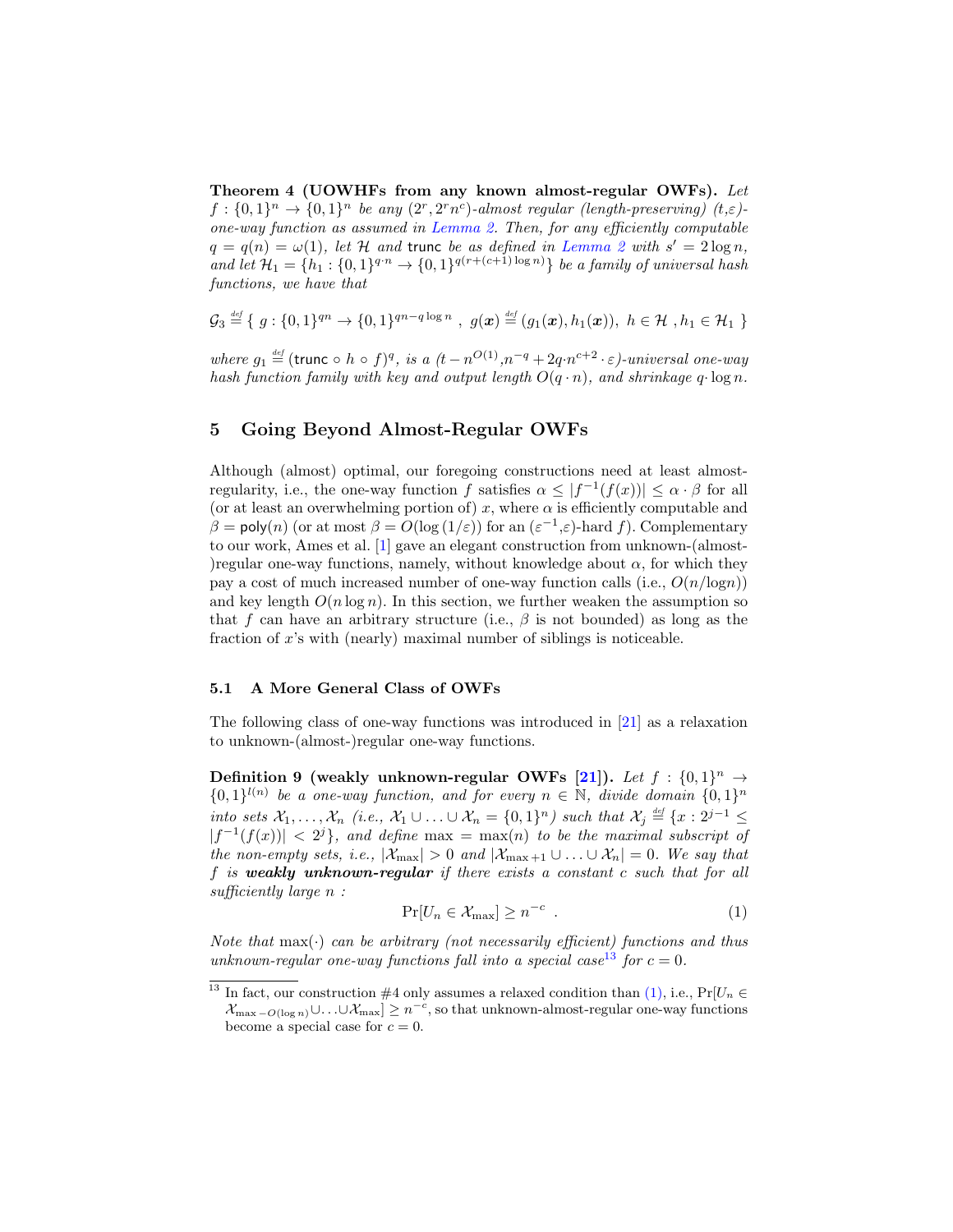#### 5.2 UOWHFs from Beyond Almost-Regular OWFs

We state below the main results of this section, namely, the fourth construction which is based on weakly unknown-regular one-way functions (see [Definition 9\)](#page-14-0).

Theorem 5. Assume that f is a weakly unknown-regular one-way function on an  $n^{-c}$ -fraction of domain for constant c. Then, there exists an explicit construction of UOWHF family with output length  $\Theta(n)$ , key length  $O(n \cdot \log n)$  by making  $n^{2c+1} \cdot \omega(1)$  black-box calls to f.

The main idea is to transform any weakly unknown-regular one-way function f into a family of functions  $\mathcal{F} = \{f_u : u \in \{0,1\}^{O(n \log n)}\}$  such that  $\mathcal F$  is almost regular and that it preserves the one-way-ness of  $f$ .  $F$  is constructed based on (the derandomized version of) the randomized iterate with a succinct description u. Finally, we sample a random  $f_u \stackrel{\$}{\leftarrow} \mathcal{F}$  and plug it into the construction by Ames et al. to get the UOWHFs as desired. We refer to [\[20\]](#page-19-10) for more details about the explicit construction.

<span id="page-15-1"></span>Definition 10 (the randomized iterate [\[10,](#page-18-8)[7\]](#page-18-10)). Let  $n \in \mathbb{N}$ , function f:  ${0,1}^n \rightarrow {0,1}^n$ , and let H be a family of pairwise-independent length-preserving hash functions over  $\{0,1\}^n$ . For  $k \in \mathbb{N}$ ,  $x_1 \in \{0,1\}^n$  and vector  $\mathbf{h}^k = (h_1, \ldots, h_k) \in$  $\mathcal{H}^k$ , recursively define the i<sup>th</sup> randomized iterate by:

$$
x_1 \xrightarrow{f} y_1 \xrightarrow{h_1} x_2 \xrightarrow{f} y_2 \xrightarrow{h_2} \cdots x_k \xrightarrow{f} y_k \xrightarrow{h_k}
$$

$$
y_i = f(x_i), x_{i+1} = h_i(y_i).
$$

We denote the i<sup>th</sup> iterate by function  $f^i$ , i.e.,  $y_i = f^i(x_1, h^k)$ , where  $h^k$  is possibly redundant as for  $i \leq k+1$   $y_i$  only depends on  $h^{i-1}$ .

The **randomized version** refers to the case where  $x_1 \stackrel{\$}{\leftarrow} \{0,1\}^n$  and  $h^k \stackrel{\$}{\leftarrow} \mathcal{H}^k$ . The **derandomized version** refers to that  $x_1 \stackrel{\$}{\leftarrow} \{0,1\}^n$ ,  $u \stackrel{\$}{\leftarrow} \{0,1\}^{q \in O(n \cdot \log n)}$ ,  $\mathbf{h}^k := BSG(u)$ , where  $BSG: \{0,1\}^q \rightarrow \{0,1\}^{k \cdot \log|\mathcal{H}|}$  is a bounded-space generator that  $2^{-2n}$ -fools every  $(2n+1, k, \log |\mathcal{H}|)$ -LBP (layered branching program), and  $\log |\mathcal{H}|$  is the description length of  $\mathcal{H}$  (e.g., 2n bits for concreteness).

<span id="page-15-0"></span>Remark 2 (on what is proven in  $(21)$ ). The authors of  $[21]$  introduced weakly unknown-regular one-way functions from which they constructed a pseudorandom generator with seed length  $O(n \cdot \log n)$  based on the randomized iterate. They showed that "every  $k = n^{2c} \cdot \log n \cdot \omega(1)$  iterations are hard-to-invert", i.e., for any j it is hard to predict  $x_j$  given  $y_{j+k} = f^{j+k}(x_1, BSG(u))$  and u. A PRG thus follows by outputting  $\log n$  hardcore bits for every k iterations. In this paper, we first adapt their findings to show that  $f_u(\cdot) = f^k(\cdot, BSG(u))$  constitutes a family of one-way functions, i.e., given  $y_k = f_u(x_1)$  and u it is infeasible to find any  $x'_1$  such that  $y_k = f^k(x'_1, BSG(u))$ . This is stated as [Lemma 6.](#page-16-0) However, it is still insufficient to construct UOWHFs with the one-way-ness of  $f_u$ . We further show in [Lemma 7](#page-16-1) that a random  $f_u \overset{\$}{\leftarrow} \mathcal{F}$  is almost regular (in a slightly weaker sense than [Definition 6](#page-7-2) but already suffices for our needs).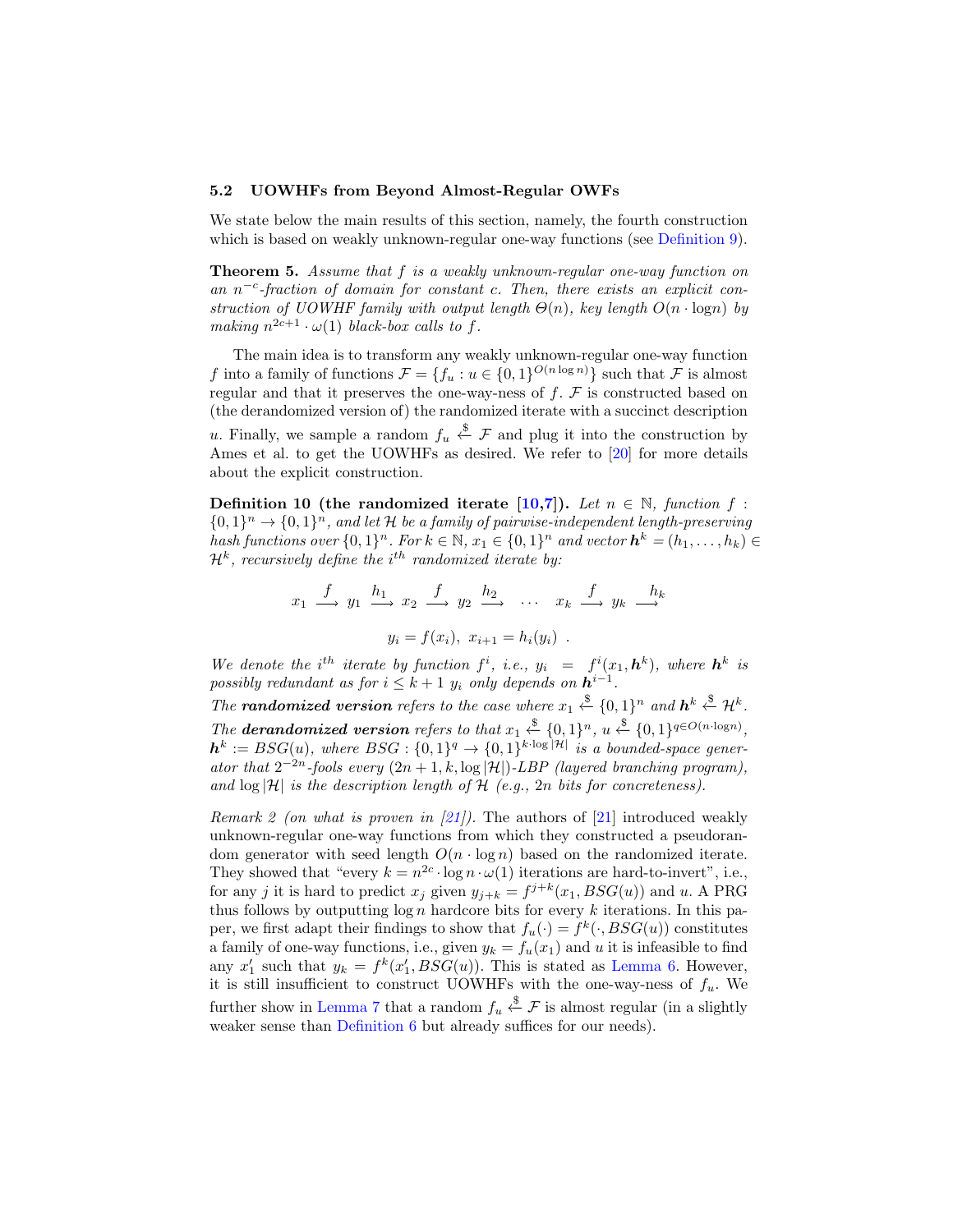Following [\[21\]](#page-19-7), we define the following event and recall some inequalities.

**Definition 11.** For any  $n, j \leq k \in \mathbb{N}$ , define events

$$
\mathcal{E}'_j \stackrel{\text{def}}{=} \left( (X_1, U_q) \in \left\{ (x_1, u) : y_j = f^j(x_1, BSG(u)) \in \mathcal{Y}_{\text{max}} \right\} \right)
$$

where  $\mathcal{Y}_{\max} \stackrel{\text{def}}{=} \{y : 2^{\max-1} \leq |f^{-1}(y)| < 2^{\max} \}, \text{ and } (X_1, U_q) \text{ are uniform over }$  $\{0,1\}^n \times \{0,1\}^q$ . Note that by definition  $\mathcal{Y}_{\text{max}} = f(\mathcal{X}_{\text{max}})$  (see [Definition 9\)](#page-14-0) and thus  $Pr[f(U_n) \in \mathcal{Y}_{\text{max}}] \geq n^{-c}$ .

Lemma 5 (Some inequalities from [\[20\]](#page-19-10)).

<span id="page-16-4"></span>
$$
\mathsf{CP}(|Y'_k| | U_q) \le k \cdot 2^{\max - n + 1} + 2^{-2n},\tag{2}
$$

<span id="page-16-3"></span>
$$
\Pr[\mathcal{E}'_1 \vee \mathcal{E}'_2 \vee \ldots \vee \mathcal{E}'_k] \ge 1 - 2^{-k/n^{2c}} - 2^{-2n} , \qquad (3)
$$

where  $Y'_k \stackrel{\text{\tiny def}}{=} f^k(X_1, BSG(U_q)).$ 

<span id="page-16-0"></span>**Lemma 6** (F is one-way [\[20\]](#page-19-10)). Assume that f is a  $(t, \varepsilon)$ -OWF that is weakly unknown-regular on an  $n^{-c}$  fraction of domain, define a family of functions

$$
\mathcal{F} \stackrel{\text{def}}{=} \{ f_u : \{0, 1\}^n \to \{0, 1\}^n, f_u(x) = f^k(x, BSG(u)), u \in \{0, 1\}^{O(n \cdot \log n)} \}
$$
(4)

where  $\mathcal{H}, f^k$  and  $BSG: \{0,1\}^{q \in O(n \cdot \log n)} \to \{0,1\}^{k \cdot \log |\mathcal{H}|}$  are as defined in [Defi](#page-15-1)[nition 10.](#page-15-1) Then, for any A of running time  $t - n^{O(1)}$  it holds that

$$
\Pr_{u \leftarrow \{0,1\}^q, x \leftarrow \{0,1\}^n} \left[A(u, f_u(x)) \in f_u^{-1}(f_u(x))\right] \leq \sqrt{2^8 \cdot k^4 \cdot n^{3c} \cdot \varepsilon} + 2^{-k/n^{2c}} + 2^{-2n} . (5)
$$

<span id="page-16-1"></span>**Lemma 7** (*F* is almost-regular). Let  $\mathcal{F} = \{f_u\}$  be as defined in [Lemma 6.](#page-16-0) Then, for any  $a \geq 0$  it holds that

<span id="page-16-2"></span>
$$
\Pr_{u \stackrel{\$}{\leftarrow} \{0,1\}^q, x \stackrel{\$}{\leftarrow} \{0,1\}^n} \left[ 2^{\max - a - 1} \le |f_u^{-1}(f_u(x))| \le 2^{\max + a + 1} \right] \ge 1 - \frac{k}{2^{a - 2}} - \frac{1}{2^{k/n^{2c}}},
$$
\n
$$
\text{where } u \in \{0,1\}^{q \in O(n \cdot \log n)} \text{ and } f_u(x) = f^k(x, BSG(u)). \tag{6}
$$

*Proof.* We define  $S_{low} \stackrel{\text{def}}{=} ((X_1, U_q) \in \{(x, u) : 0 < |f_u^{-1}(f_u(x))| < 2^{\max - a - 1}\})$ and  $S_{up} \equiv \left( (X_1, U_q) \in \{ (x, u) : |f_u^{-1}(f_u(x))| > 2^{\max + a + 1} \} \right)$ , where  $X_1$  is uniform over  $\{0,1\}^n$ . The left-hand of [\(6\)](#page-16-2) is lower bounded by  $1 - \Pr[\mathcal{S}_{low}]$  –  $Pr[\mathcal{S}_{up}]$  and thus it suffices to upper bound both  $Pr[\mathcal{S}_{low}]$  and  $Pr[\mathcal{S}_{up}]$ . We have  $\Pr[\mathcal{S}_{low}] = \Pr[\mathcal{S}_{low} \wedge (\mathcal{E}'_1 \vee \mathcal{E}'_2 \vee \ldots \vee \mathcal{E}'_k)] + \Pr[\mathcal{S}_{low} \wedge \neg(\mathcal{E}'_1 \vee \mathcal{E}'_2 \vee \ldots \vee \mathcal{E}'_k)]$  $\leq \Pr[\bigvee^k$  $j=1$  $(\mathcal{S}_{low} \wedge \mathcal{E}'_j)$  + Pr[¬ $(\mathcal{E}'_1 \vee \mathcal{E}'_2 \vee \ldots \vee \mathcal{E}'_k)$ ]  $\leq$   $\sum_{k=1}^{k}$  $j=1$  $\Pr[\mathcal{S}_{low} \wedge \mathcal{E}'_j] + (2^{-k/n^{2c}} + 2^{-2n})$  $\leq k \cdot 2^{-a} + 2^{-k/n^{2c}} + 2^{-2n}$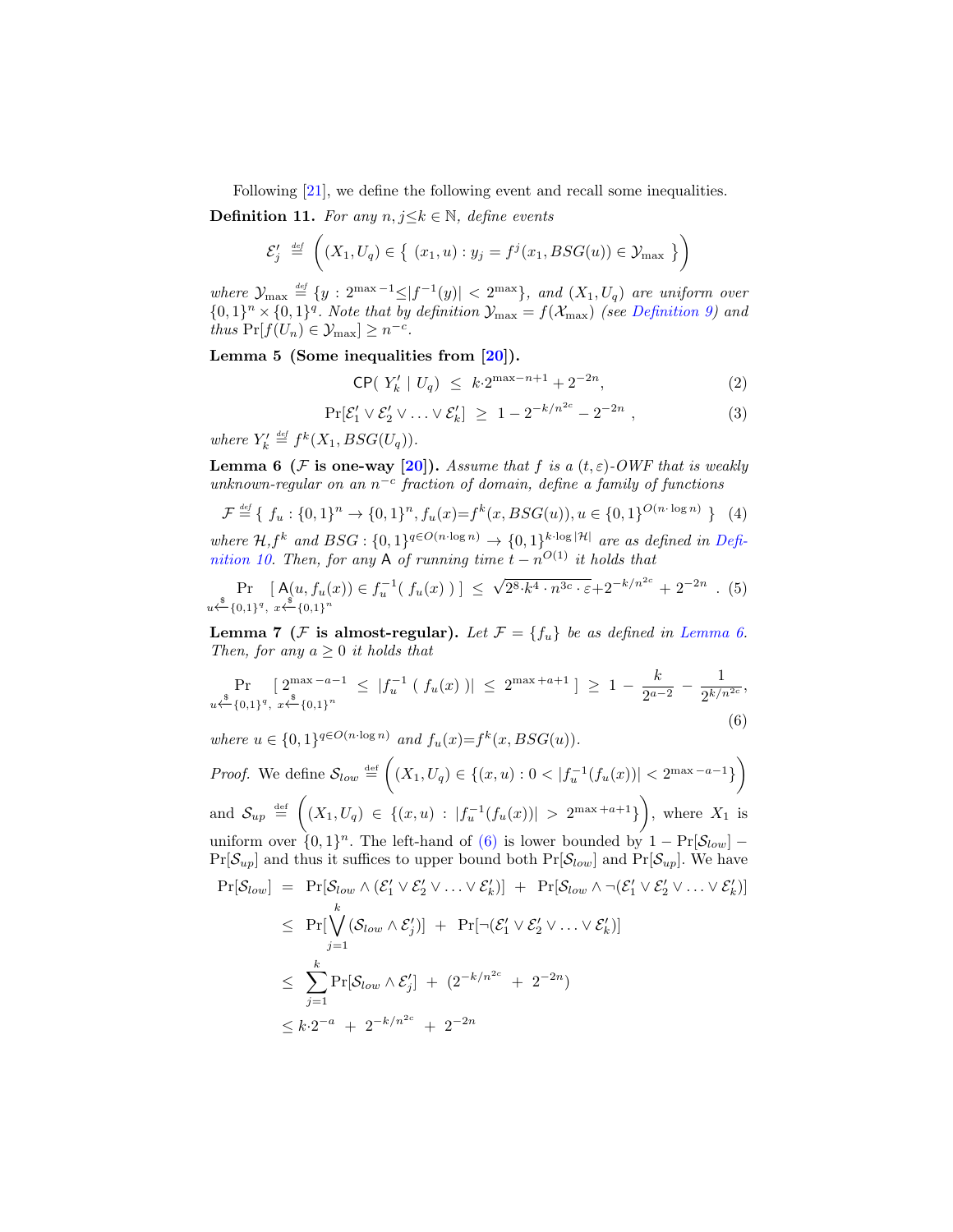where the first inequality is trivial, the second is by the union bound and [\(3\),](#page-16-3) and the third is due to that for every  $j \in [k]$  with shorthand  $f_{u,j}(x) \stackrel{\text{def}}{=} f^j(x, BSG(u))$ it holds that

$$
\Pr[S_{low} \wedge \mathcal{E}'_j] = \sum_{u} \Pr[U_q = u] \cdot \sum_{x: \ f_{u,j}(x) \in \mathcal{Y}_{\text{max}}} \Pr[X_1 = x | U_q = u]
$$
  
\n
$$
\leq \sum_{u} \Pr[U_q = u] \cdot \sum_{x: \ f_{u,j}(x) \in \mathcal{Y}_{\text{max}}} \Pr[X_1 = x | U_q = u]
$$
  
\n
$$
\leq \sum_{u} \Pr[U_q = u] \cdot \sum_{x: \ f_{u,j}(x) \in \mathcal{Y}_{\text{max}}} \wedge o \langle f_{u,j}^{-1}(f_{u,j}(x)) | \langle 2^{\max - a - 1} \rangle
$$
  
\n
$$
\leq \sum_{u} \Pr[U_q = u] \cdot |\mathcal{Y}_{\text{max}}| \cdot 2^{\max - a - 1} \cdot 2^{-n}
$$
  
\n
$$
\leq 2^{n+1 - \max} \cdot 2^{-n + \max - a - 1} = 2^{-a}
$$

where the first inequality is due to [Fact 3](#page-17-0) (setting  $f_1=f_{u,j}$ ,  $f_2 = f \circ h_{k-1} \circ \ldots \circ f \circ$  $h_j$  and thus  $\bar{f} = f_u$ , the second follows from the fact that there are  $|\mathcal{Y}_{\text{max}}|$ possible values for  $f_{u,j}(x) \in \mathcal{Y}_{\text{max}}$  and every  $f_{u,j}(x)$  has less than  $2^{\max_{u} - a - 1}$ preimages (by definition of  $S_{low}$ ), and the third is due to  $|\mathcal{Y}_{max}| \leq 2^{n+1-\max}$ . Next we proceed to bounding the second term, i.e.,  $Pr[\mathcal{S}_{up}] \leq k \cdot 2^{-a+1}$ .

$$
k \cdot 2^{\max - n + 1} + 2^{-2n} \geq \text{CP}(Y_k' \mid U_q) = \mathbb{E}_{u \leftarrow U_q} \bigg[ \sum_y \Pr[\ f_u(X_1) = y \mid U_q = u]^2 \bigg]
$$
  
> 
$$
2^{\max + a - n + 1} \cdot \mathbb{E}_{u \leftarrow U_q} \bigg[ \sum_{y: |f_u^{-1}(y)| > 2^{\max + a + 1}} \Pr[f_u(X_1) = y \mid U_q = u] \bigg]
$$
  
= 
$$
2^{\max + a - n + 1} \cdot \Pr[\mathcal{S}_{up}] ,
$$

where the first inequality is by  $(2)$ , and the second is due to that for any  $(y, u)$ satisfying  $|f_u^{-1}(y)| > 2^{\max + a + 1}$  and it holds that

$$
\Pr[f_u(X_1) = y | U_q = u] = \Pr[X_1 \in f_u^{-1}(y)] > 2^{-n} \cdot 2^{\max + a + 1} = 2^{\max + a - n + 1}
$$

.

It follows that  $Pr[\mathcal{S}_{up}] \leq (k \cdot 2^{\max-n+1} + 2^{-2n})/2^{\max+n-n+1} \leq k \cdot 2^{-a+1}$  and hence completes the proof.

<span id="page-17-0"></span>**Fact 3** Let  $f_1 : \mathcal{X} \to \mathcal{Y}$  and  $f_2 : \mathcal{Y} \to \mathcal{Z}$  be any functions, and let  $\bar{f} \stackrel{\text{\tiny def}}{=} f_2 \circ f_1$ . Then for any  $t \in \mathbb{N}^+$  it holds that

$$
\{x: 0 < |\bar f^{-1}(\bar f(x))| < t\} \ \subseteq \ \{x: 0 < |f_1^{-1}(f_1(x))| < t\} \ .
$$

*Proof.* Any x satisfying  $0 < |\bar{f}^{-1}(\bar{f}(x))| < t$  implies  $0 < |f_1^{-1}(f_1(x))| < t$ .

Given that  $\mathcal F$  is a family of unknown-(almost-)regular one-way functions with description length  $O(n \cdot \log n)$ , we just plug a random  $f_u \in \mathcal{F}$  into the Ames et al.'s construction [\[1\]](#page-18-4) to yield a family of UOWHFs with output length  $\Theta(n)$  and key length  $O(n \cdot \log n)$ . We refer to a more complete version of this work [\[20\]](#page-19-10), where we put together all the necessary technical details.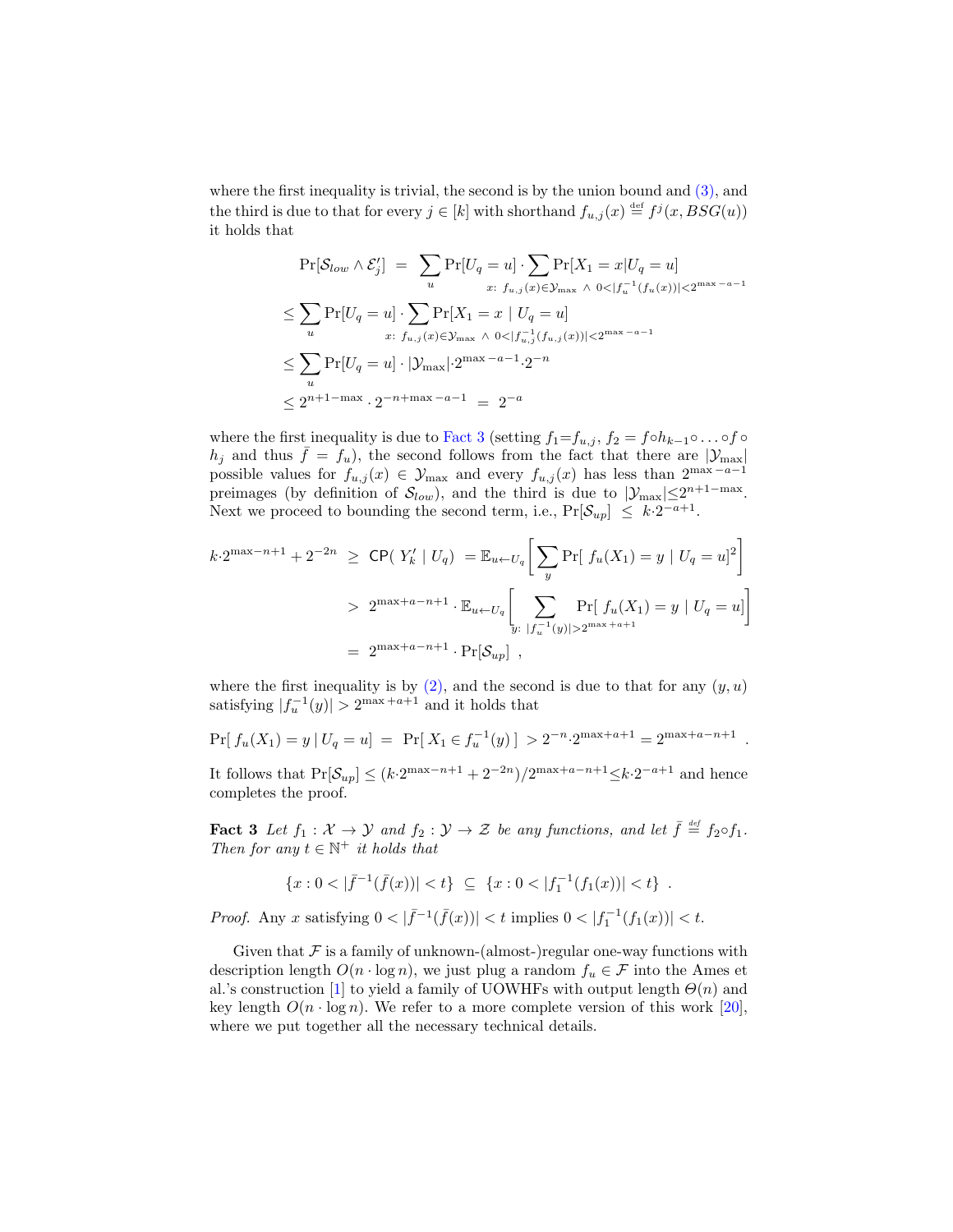## Acknowledgement

This research work was supported by the National Basic Research Program of China (Grant 2013CB338004). Yu Yu was supported by the National Natural Science Foundation of China Grant (Nos. 61472249, 61103221). Dawu Gu was supported by the National Natural Science Foundation of China Grant (Nos. 61472250, 61402286), the Doctoral Fund of Ministry of Education of China (No. 20120073110094) and the Innovation Program by Shanghai Municipal Science and Technology Commission (No. 14511100300). Xiangxue Li was supported by the National Natural Science Foundation of China (Nos. 61472472, 61272536) and Science and Technology Commission of Shanghai Municipality (Grant 13JC1403500). Jian Weng was supported by NSFC under Grant Nos. 61133014, 61472165 and 61272413, the Program for New Century Excellent Talents in University under Grant No. NCET-12-0680, and the Research Fund for the Doctoral Program of Higher Education of China under Grant No. 20100073110060.

# References

- <span id="page-18-4"></span>1. Ames, S., Gennaro, R., Venkitasubramaniam, M.: The generalized randomized iterate and its application to new efficient constructions of UOWHFs from regular one-way functions. In: ASIACRYPT. pp. 154–171 (2012)
- <span id="page-18-7"></span>2. Barhum, K., Holenstein, T.: A cookbook for black-box separations and a recipe for uowhfs. In: Proceedings of the 5th Theory of Cryptography Conference (TCC 2013). pp. 662–679 (2013)
- <span id="page-18-3"></span>3. Barhum, K., Maurer, U.: UOWHFs from OWFs: Trading regularity for efficiency. In: LATINCRYPT. pp. 234–253 (2012)
- <span id="page-18-1"></span>4. Cramer, R., Shoup, V.: Design and analysis of practical public-key encryption schemes secure against adaptive chosen ciphertext attack. SIAM Journal on Computing 33(1), 167–226 (2003)
- <span id="page-18-5"></span>5. Gennaro, R., Gertner, Y., Katz, J., Trevisan, L.: Bounds on the efficiency of generic cryptographic constructions. SIAM Journal on Computing 35(1), 217–246 (2005)
- <span id="page-18-9"></span>6. Goldreich, O.: Foundations of Cryptography: Basic Tools. Cambridge University Press (2001)
- <span id="page-18-10"></span>7. Goldreich, O., Krawczyk, H., Luby, M.: On the existence of pseudorandom generators. SIAM Journal on Computing 22(6), 1163–1175 (1993)
- <span id="page-18-6"></span>8. Goldreich, O., Levin, L.A., Nisan, N.: On constructing 1-1 one-way functions. In: Studies in Complexity and Cryptography. Miscellanea on the Interplay between Randomness and Computation, pp. 13–25 (2011)
- <span id="page-18-0"></span>9. Goldwasser, S., Micali, S., Rivest, R.L.: A digital signature scheme secure against adaptive chosen-message attacks. SIAM Journal on Computing 17(2), 281–308 (April 1988)
- <span id="page-18-8"></span>10. Haitner, I., Harnik, D., Reingold, O.: On the power of the randomized iterate. In: Proceedings of the 26th International Cryptology Conference (CRYPTO 2006). pp. 22–40 (2006)
- <span id="page-18-2"></span>11. Haitner, I., Holenstein, T., Reingold, O., Vadhan, S.P., Wee, H.: Universal one-way hash functions via inaccessible entropy. In: EUROCRYPT. pp. 616–637 (2010)